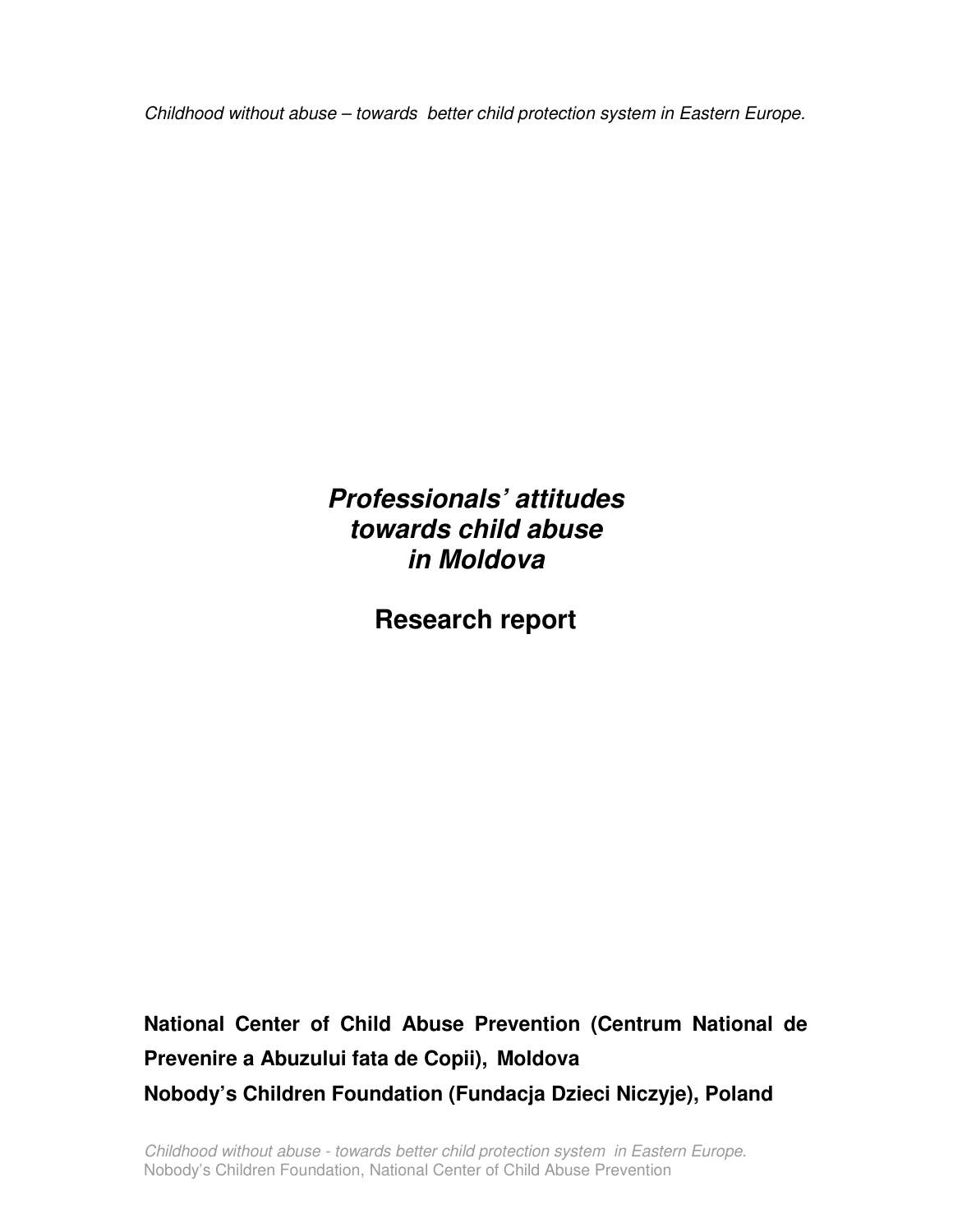This report presents findings from studies conducted in Moldova in 2005, within a comparative research project carried out in seven East European countries (Bulgaria, Macedonia, Latvia, Poland, Lithuania, Moldova, and Ukraine). The studies were part of the programme Childhood without Violence. Toward Better Protection of Children in Eastern Europe, which has been implemented since 2005 as a five-year project. The programme is coordinated by the Nobody's Children Foundation and financed by the OAK Foundation. More details about the programme are available at www.canee.net.

#### **Methodology**

The main objective of the studies was to assess public attitudes, especially those held by professionals working with children, toward the problem of child abuse, as well as professionals' experience in undertaking interventions in such cases and their evaluation of the effectiveness of child protection systems in their countries.

The studies sought answers to the following research questions:

- How do the respondents estimate the prevalence of a wide range of abusive behaviours in their country?
- How do they evaluate the dynamics of various aspects of child abuse?
- What is the level of social acceptance of controlling parents' behaviours toward their children?
- What are the respondents' self-reported attitudes toward parental use of corporal punishment of children?
- How do they evaluate various professional groups' sensitivity and competence in the area of child protection?

In each of the participating countries the respondents were teachers working at capital-city primary schools. In each capital city ten schools were selected from different districts, using the layered random sampling method. The respondents were teachers working at each of the selected schools. They filled self-administered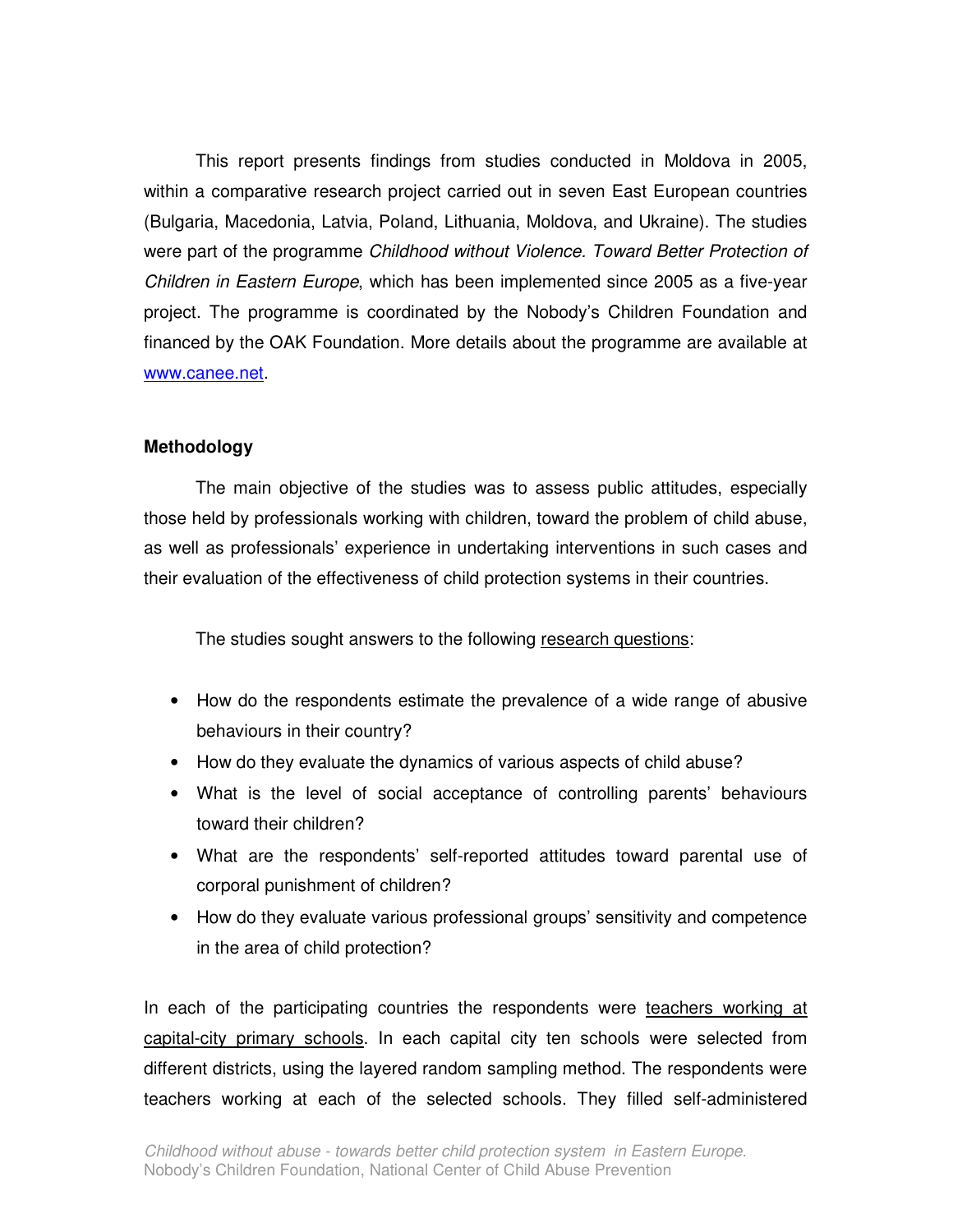questionnaires individually and then returned the set of completed questionnaires from their school to the programme coordinator.

Developed by Monika Sajkowska, the questionnaire consisted of 87 items which had been previously used in Polish research programmes concerning child abuse (Sajkowska, Siemaszko, 1998; Fluderska, Sajkowska, 2001).

#### **The sample**

 The Moldavian sample consisted of 151 teachers working at primary schools in the capital city. A vast majority of the respondents (95,4%) were females. The largest group of the participants were under the age of 35.





experience as teachers.

The respondents' young age was related to the fact that the highest proportion of the sample were teachers with long work experience: 80,8 % had worked as teachers for more than 6 years.

Most respondents (61,7%) had their own children.

66,9% of the participants described themselves as believers or deep believers, 19,2% as hesitant, 9,9% as non-believers, and 4% did not provide any answer to the question concerning their attitudes to religion.

### **How many children experience abuse?**

Do the respondents believe that child abuse is prevalent in their country? Perceived prevalence of the problem may exert significant influence on behaviour. A teacher who sees child abuse as a marginal problem may overlook cases of violence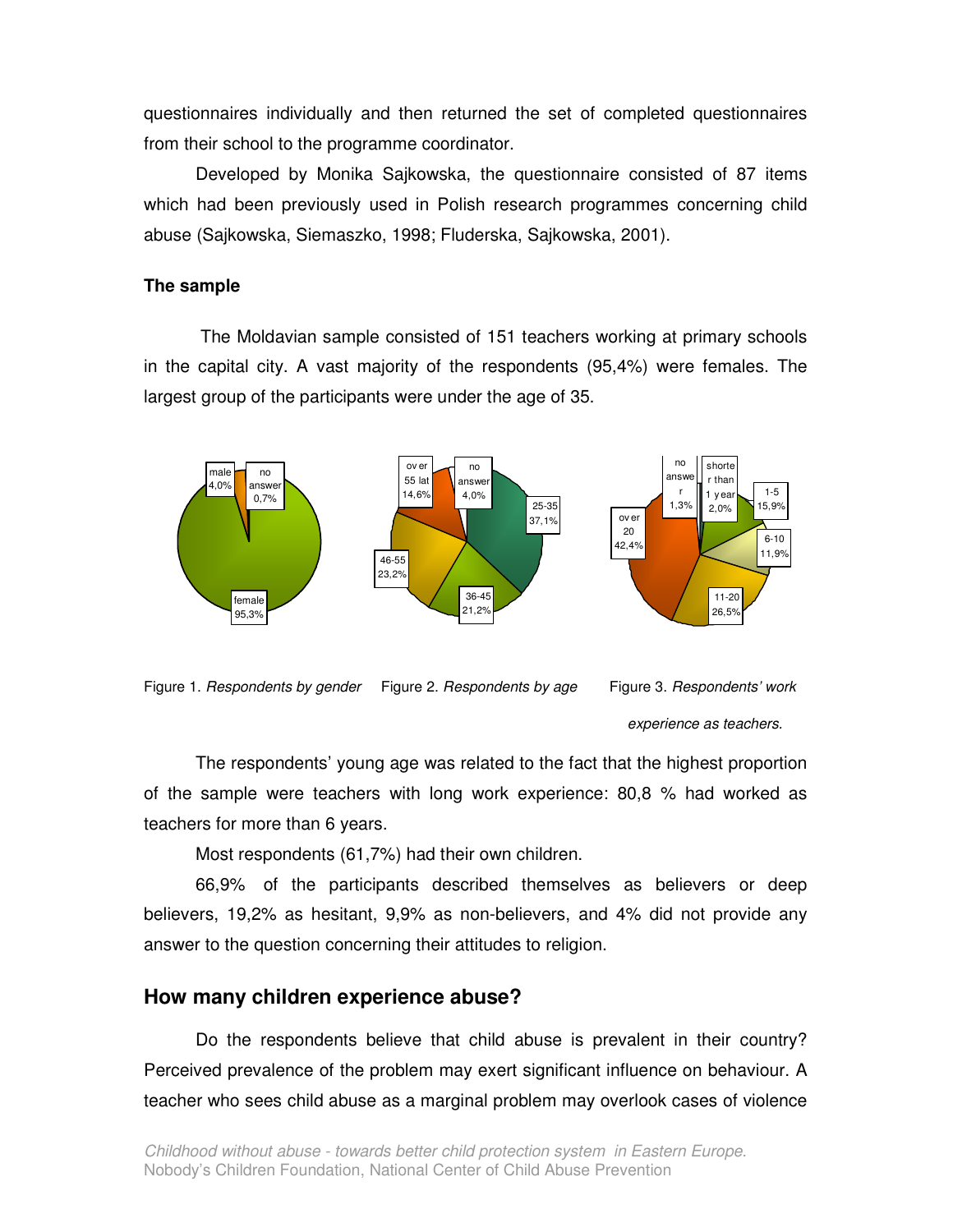against children, fail to notice symptoms of abuse, and, consequently, fail to provide help for a child in need.

 In the opening items in the questionnaire the respondents were asked to estimate the prevalence and dynamics of child abuse. As shown in the following charts (figures 4, 5, and 6), they varied significantly in their perceptions concerning the proportion of abused children. The participants were most consistent in their assessments of the prevalence of sexual abuse. Most of them (66,3%) thought this form of abuse was rare, i.e. affected less than 10% of children in their country.

Teachers participating in the study perceive emotional abuse as the problem affecting the highest number of children. According to the respondents, apart from lack of interest shown by adults, children are likely to experience active forms of emotional abuse, such as calling names and verbal humiliation; more than half of the participants estimate that this form of abuse is experienced by more than 50% of children in Moldova.

In participants opinion problem of physical abuse is also serious  $-27.4$  % of children are victim of severe corporal punishment (e.g., leaving bruises and injuries), most of children in Moldova (56,2 %) is spanking by parents. Teachers estimate that more than 30% children in Moldova experience neglect - lack of proper care of the child's hygiene, clothing, and nutrition.



Figure 4. Perceived prevalence pf various forms of child abuse, in percentage terms, where 100% is the general population of children in Moldova.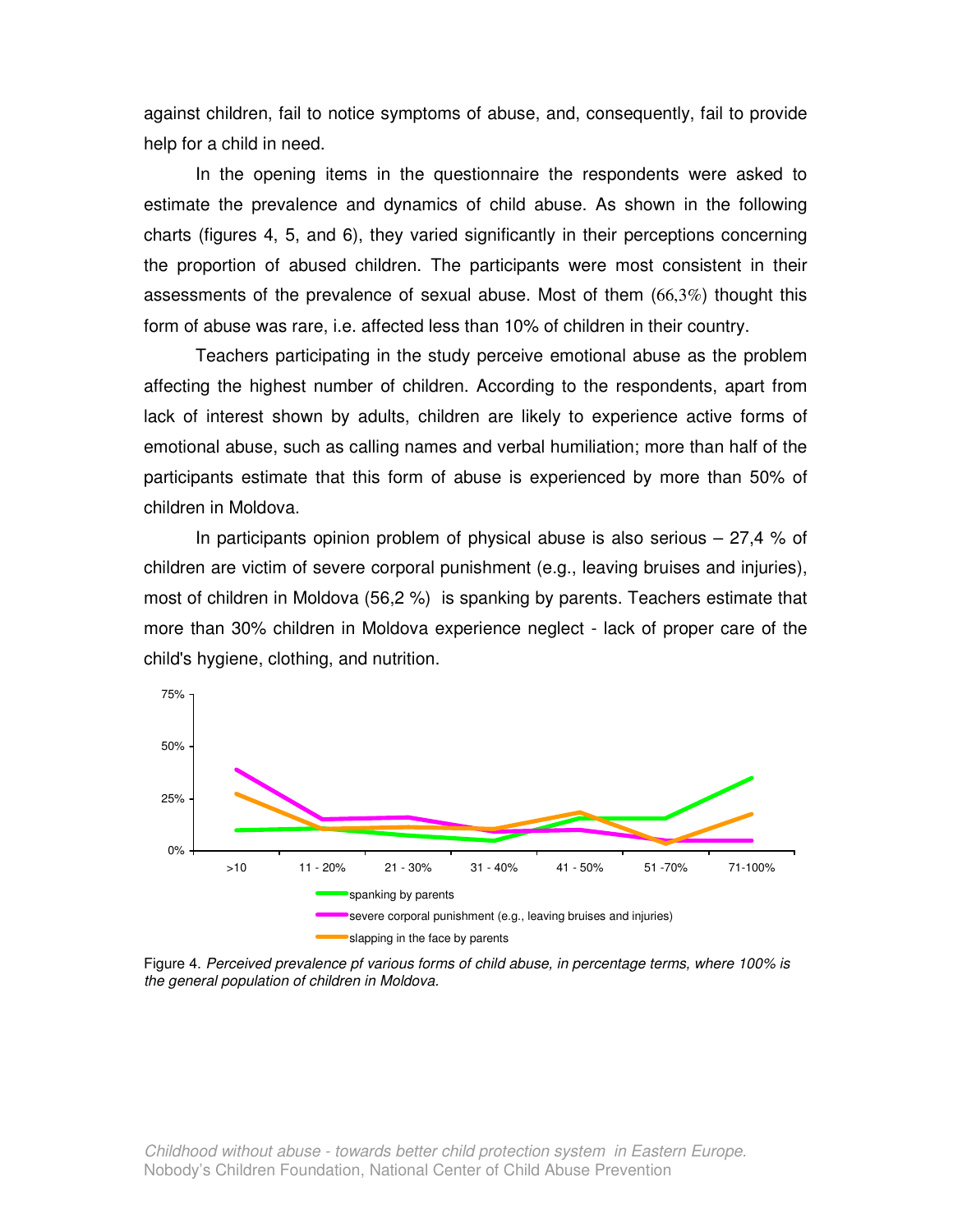

Figure 5. Perceived prevalence pf various forms of child abuse, in percentage terms, where 100% is the general population of children in Moldova.



Figure 6. Perceived prevalence pf various forms of child abuse, in percentage terms, where 100% is the general population of children in Moldova.

The respondents were also asked to assess the **dynamics** of the child abuse problem in the past 10 years. Is the prevalence of child abuse changing? If yes, is the problem growing or decreasing?

According to the respondents, in the last 10 years there has been an increase in the prevalence of children's loneliness, especially the problem of leaving children unattended (see Figure 7). Similar opinions were expressed with regard to other behaviours being a sign of emotional abuse of children, such as yelling, using crude language, and humiliating children.

Interestingly, only corporal punishment was assessed as occurring less frequently today than it occurred ten years ago. Such opinions may result from a discussion that accompanied the introduction of the amended family code. Being in force since 1998, the amended code legally bans using corporal punishment of children. Notably, the respondents think that corporal punishment is experienced by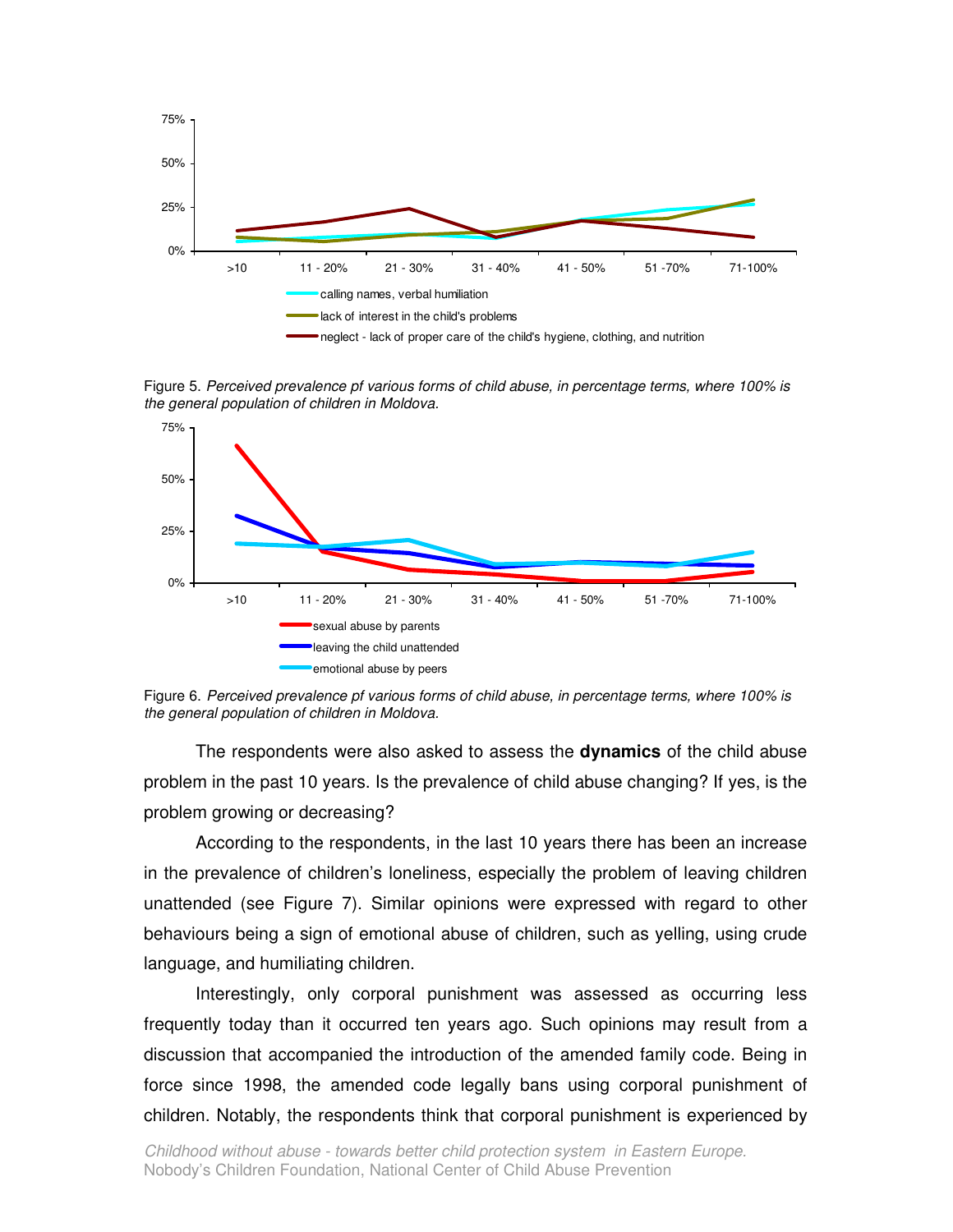more than 50% of children in Moldova (see Figure 1 and Table 2), and yet perceive their prevalence as decreasing.



■ Occurs more and more often ■ Remains unchanged □ Occurs less and less often □ It's hard to say □ No answer

Figure 7. Do you think that in the past 10 years parents' behaviors toward children have changed with regard to:

The study also sought information about how the respondents perceived the prevalence of child abuse in their closest environment – in the schools where they work.

Is the prevalence of child abuse – as perceived by teachers participating in the study – the same in the national population of children and in the schools where they work? If not, what differences do they notice? Is there any relationship between their assessments of the prevalence of abuse in the country as a whole and in their schools?

The respondents' assessments of the prevalence of various forms of child abuse differ depending on whether they concern the students attending the participants' schools or the general (national) population of children. Most respondents believe that abuse is experienced by only a tiny percentage (less than 10%) of students in their schools (Figures 5, 6, 7). This is true for all abuse forms included in the questionnaire. The only distinction has been found for the assessments of how many students experience neglect: lack of interest in the child's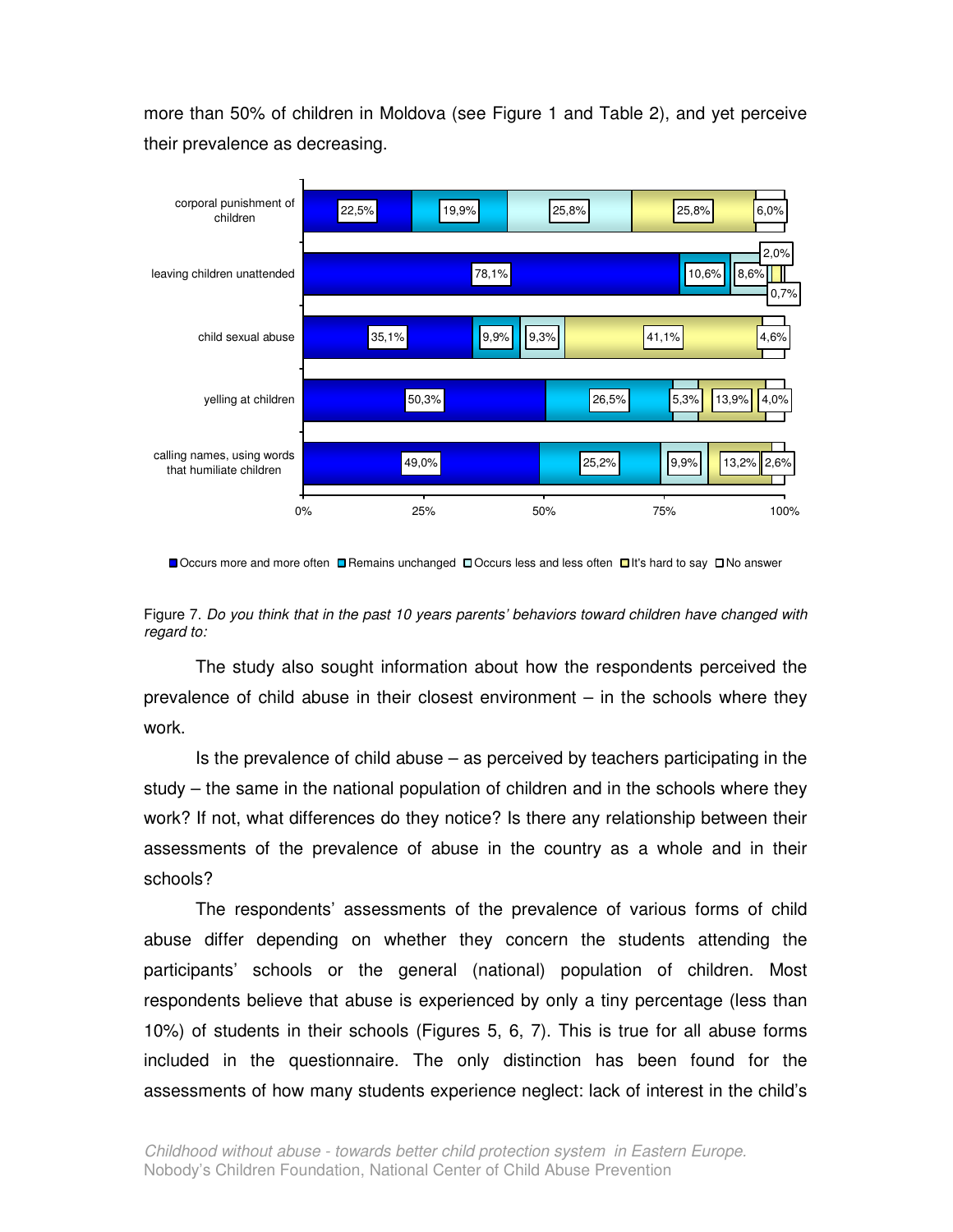problems, or lack of care of the child's hygiene clothing, and nutrition. Most of the of the respondents believe these forms of abuse are experienced by more than 30% of their students (see Figure 9).



Figure 8. Perceived prevalence of various forms of child abuse, in percentage terms, where 100% is the population of students attending the respondent's school.



nealect - lack of proper care of the child's hvaiene, clothing,

Figure 9. Perceived prevalence of various forms of child abuse, in percentage terms, where 100% is the population of students attending the respondent's school.



Figure 10. Perceived prevalence of various forms of child abuse, in percentage terms, where 100% is the population of students attending the respondent's school.

Childhood without abuse - towards better child protection system in Eastern Europe. Nobody's Children Foundation, National Center of Child Abuse Prevention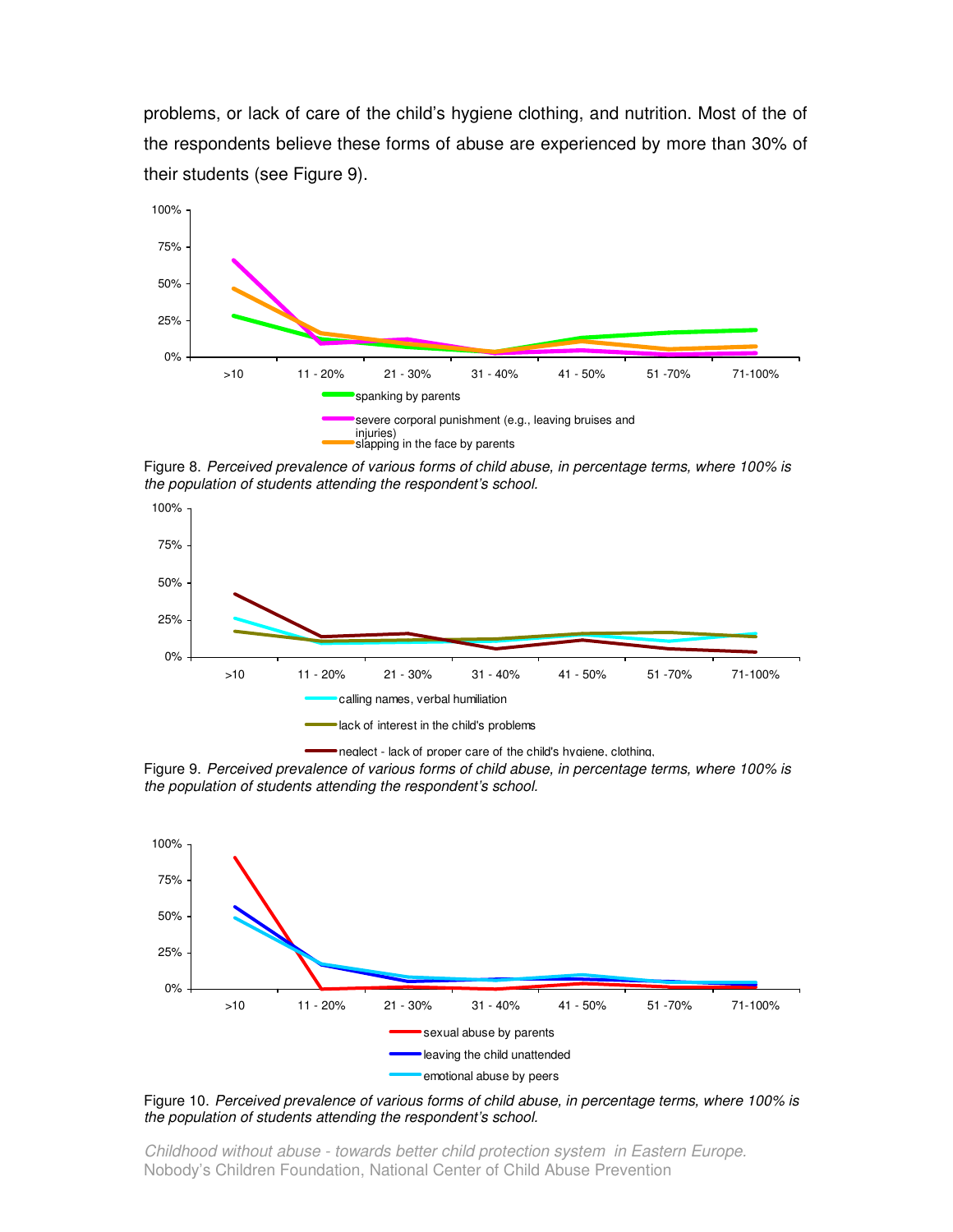By comparing the respondents' perceptions concerning the prevalence of child abuse in their countries and among children attending their schools, is becomes visible that they consistently evaluate the situation in their closest environment as better than in the country as a whole. The participants think that their students also experience abuse but  $-$  in their opinion  $-$  the prevalence of the problem is at least twice lower than in the national population (see Table 1).

| Percentage of children experiencing various    | national     | school population |
|------------------------------------------------|--------------|-------------------|
| forms of abuse:                                | population   | (mean             |
|                                                | (mean        | estimations)      |
|                                                | estimations) |                   |
| spanking by parents                            | 56,16        | 41,86             |
| severe corporal punishment (e.g., leaving      | 27,40        | 16,09             |
| bruises, injuries, etc.)                       |              |                   |
| slapping in the face by parents                | 39,08        | 25,64             |
| calling names, verbal humiliation              | 56,38        | 40,32             |
| lack of interest in the child's problems       | 55,48        | 42,79             |
| neglect – lack of care of the child's hygiene, | 38,48        | 25,43             |
| clothing, and nutrition                        |              |                   |
| sexual abuse by parents                        | 16,91        | 7,63              |
| leaving the child unattended                   | 31,46        | 20,06             |

Table 1. Perceived prevalence of various forms of child abuse – national child population in Moldova vs. the respondent's school (%).

# **When to intervene?**

Teachers, especially those working with younger children, have extensive knowledge about child-rearing methods used by parents. Due to their professional role, teachers have many opportunities to observe behaviours and verbal expressions, both of children and their parents. The way teachers perceive parent– child relationships is extremely important, as it determines whether and when they are prepared to intervene and provide help for children.

In the questionnaire the respondents were asked about their views on child rearing. As shown in Figure 11, teachers vary in their assessments of a range of opinions on this issue. It should be emphasized that more than 50% of the participants disagree with statements that would justify child abuse. They are most likely to reject the opinion that instilling fear is a good method of making children obedient – more than 90,8% of the respondents disagree with this statement.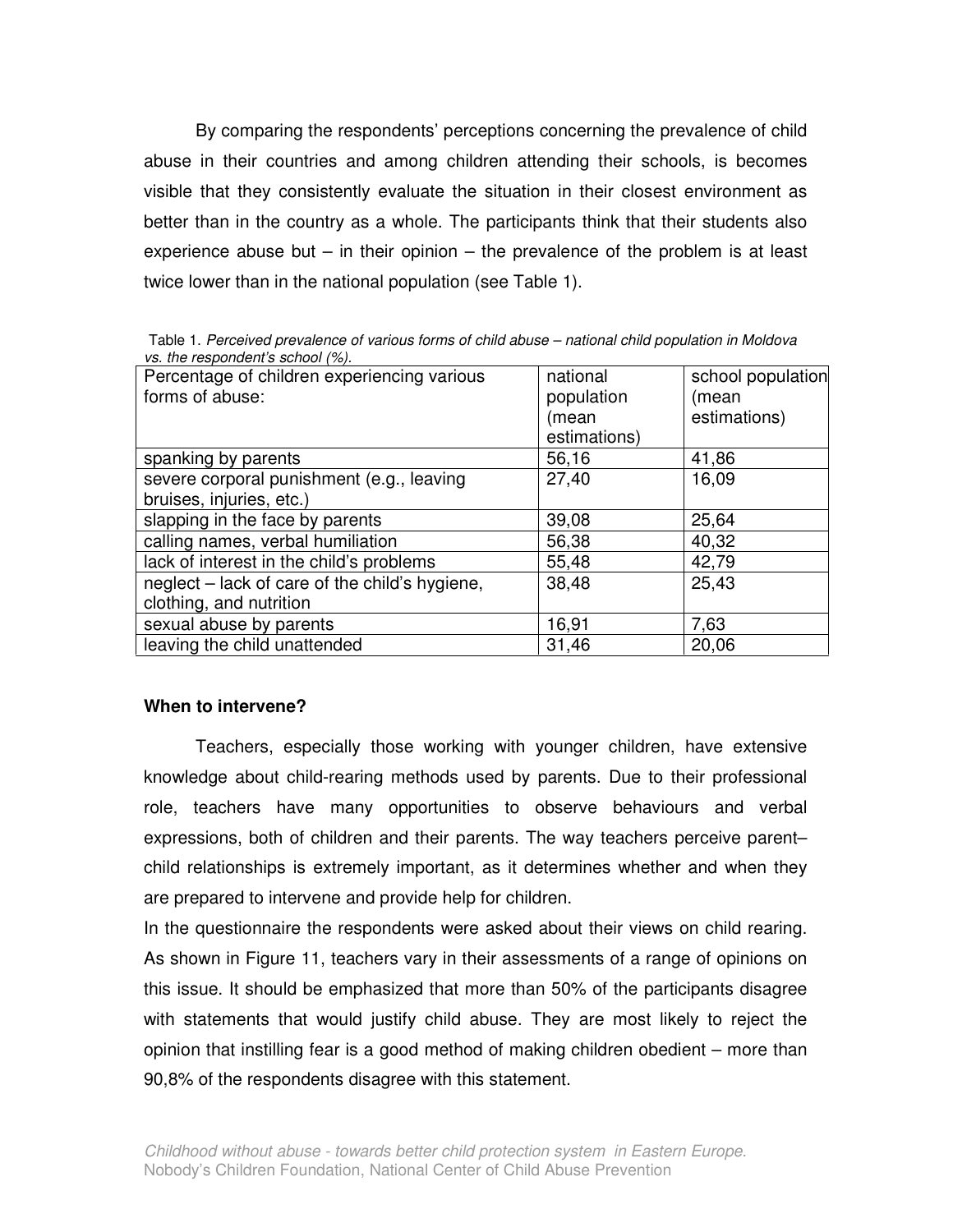

Figure 11. Teachers' opinions about selected views concerning child rearing. There are many different views about child rearing. Do you agree with the following statements?

The respondents were also asked about child-rearing circumstances under which they would perceive third parties' interventions as justified.

Teachers participating in the study have clear opinions on which parental behaviours – notwithstanding the motive – cannot be tolerated. This concerns both legally banned acts (such as sexual abuse) and behaviours which, though not illegal, may have a negative effect on the child's development (e.g., forced to permanently look after younger siblings).

The respondents are unanimous in their judgments that sexual abuse cannot be tolerated and requires immediate, resolute interventions from people in the child's environment, including strangers. This opinion is shared by as many as 88,7% of the participants (!). The respondents also agree that third parties should intervene when a child's fundamental physical needs are not satisfied: when the child is hungry (94,1% of the respondents) or dirty (85,4 %). Moreover, the participants consistently believe that such an intervention is justified when parents abuse their child physically (72,2 % of the sample perceived such circumstances as requiring intervention).

The respondents are also likely to believe that other people should intervene when parents do not look after their children (86,2%). More than 80% of the respondents think that such interventions are also justified when parents' use crude language with their child.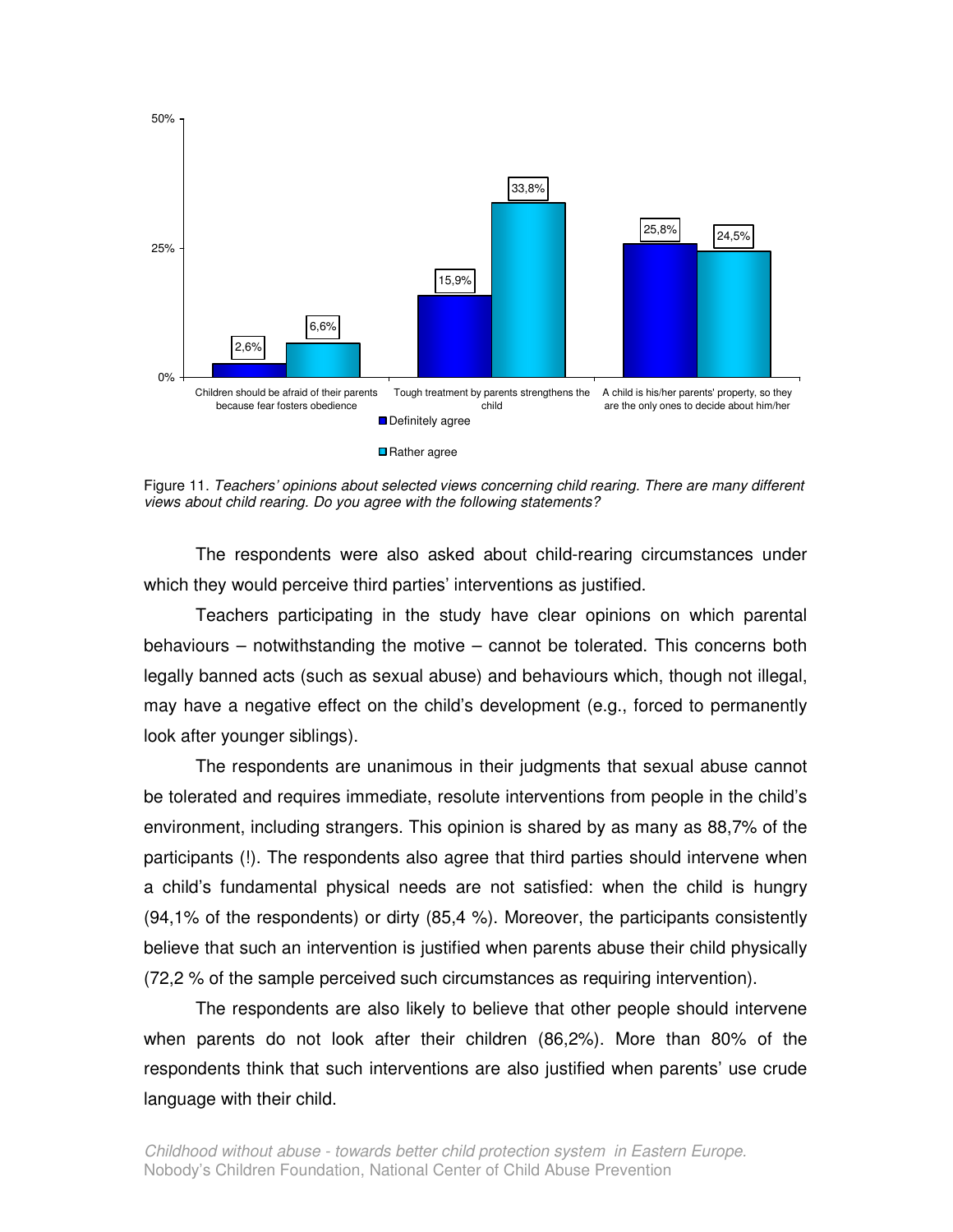

Figure 12. Situations in which the respondents perceive third parties' or strangers' interventions as justified (%).

## **Is spanking acceptable?**

As shown in Figure 12, most respondents (72,2 %) think that seeing a child being spanked by parents isn't a sufficient reason for third parties to intervene. This belief is opposite to the teachers' view that corporal punishment should not be treated as a regular child-rearing measure: 66,9% of the respondents think that such forms of punishment humiliate children and 58,3% believe that they reflect parents' child-rearing incompetence (see Figures 13 and 14). Notably, 11,9 % of the participants share the opinion that corporal punishment is as good an educational measure as any other (Figure 14).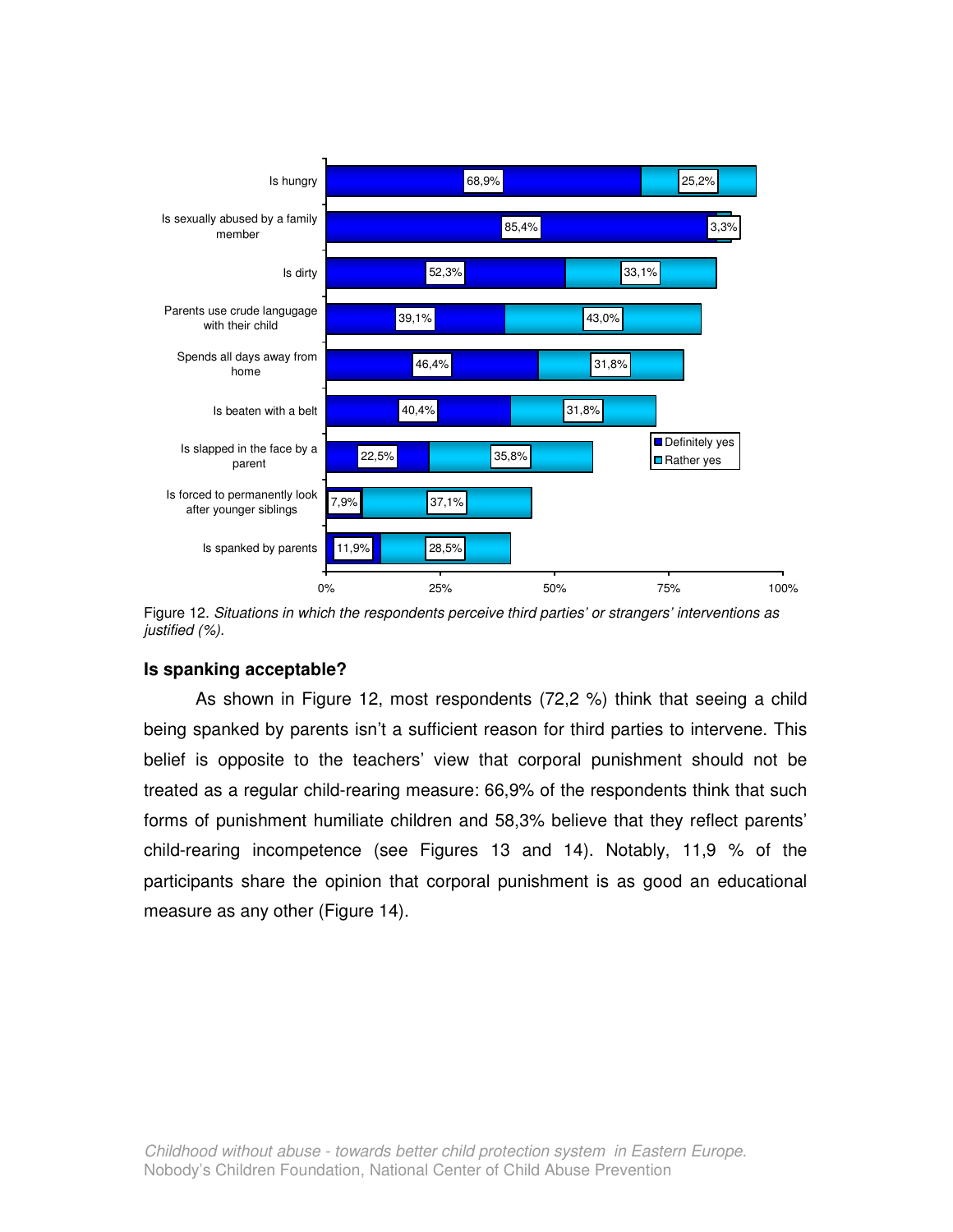



Figure 13. Attitudes toward corporal punishment (or giving a child a hiding), in percentage terms. Do you think using corporal punishment of children, or giving a child a hiding...

Figure 14. Attitudes toward corporal punishment (or giving a child a hiding), in percentage terms. Do you think using corporal punishment of children, or giving a child a hiding...

The respondents' opinions, however, lack consistency. Despite the above mentioned statements, the participants believe that there are situations when a parent is entitled to use corporal punishment (see Figure 15). Almost seventy percent of the teachers participating in the study would perceive giving a child a hiding as justified if the child committed a petty theft. Similarly, according to the respondents substance use (e.g., drinking alcohol or smoking cigarettes) is a sufficient reason to use corporal punishment. Fifty percent of the participants see corporal punishment as justified when the child lies and almost 40% when does not obey parents (see Table 2).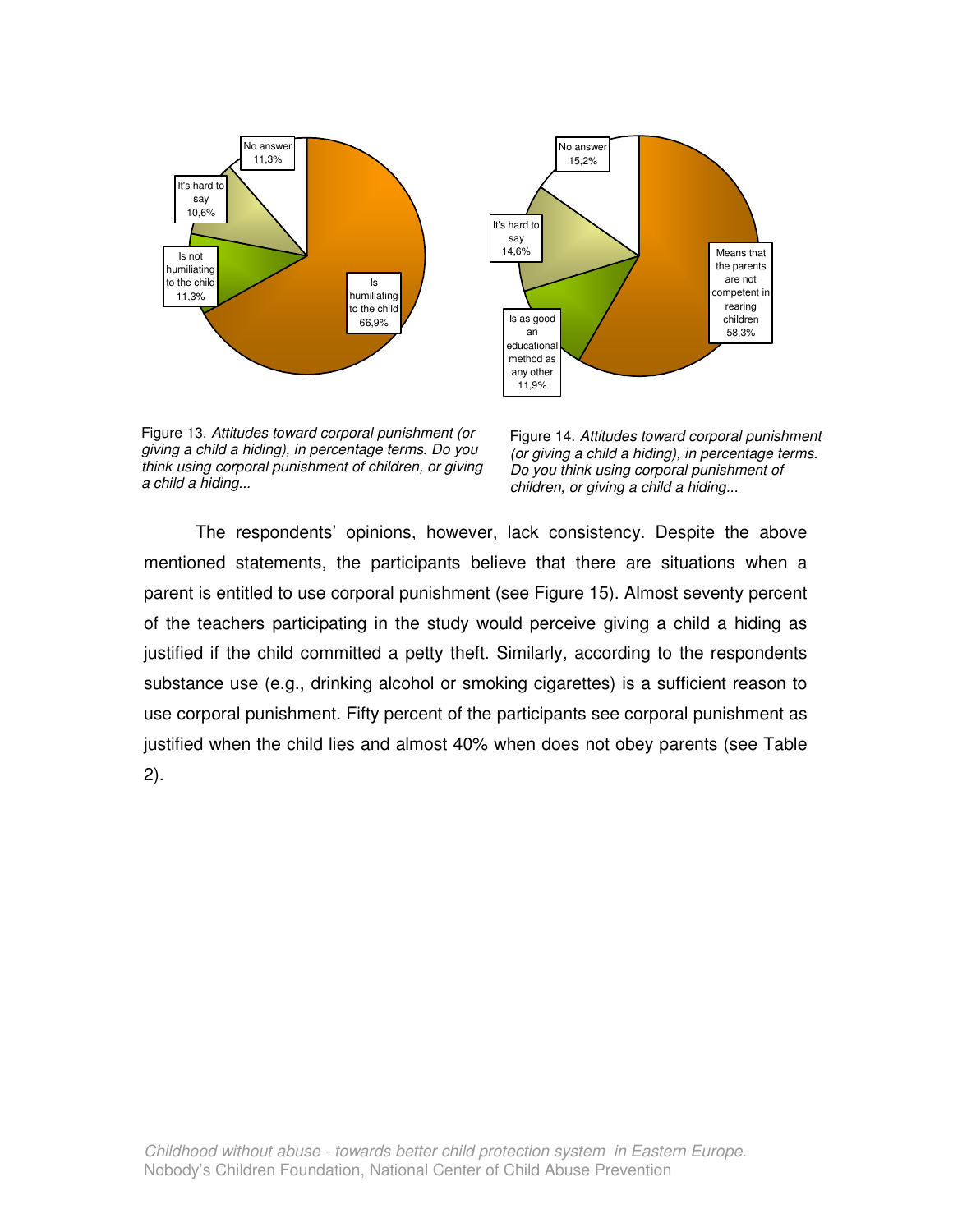

Figure 15. In what situations do you consider beating a child justified or would use this form of punishment yourself? Do you think a child deserves a hiding if he or she ... Percentage of teachers who chose the "yes" answer.

| situations ad you consider beating a critic justined or would use this form or pumshment yourself : |       |       |              |           |      |
|-----------------------------------------------------------------------------------------------------|-------|-------|--------------|-----------|------|
| Most people at least once in their lives got a                                                      |       |       |              |           |      |
| hiding from their parents or caregivers. In what                                                    |       |       |              |           |      |
| situations do you consider beating a child justified                                                |       |       |              |           |      |
| or would use this form of punishment yourself? Do                                                   |       |       | It's hard to |           |      |
| you think a child deserves a hiding if he or she                                                    | Yes   | No    | say          | No answer |      |
| Lies                                                                                                | 49,0% | 36,4% | 9.9%         | 4.6%      | 100% |
| Fails to return home on time                                                                        | 39,7% | 37.1% | 13.9%        | 9.3%      | 100% |
| Has poor marks at school                                                                            | 11.3% | 69.5% | 9.3%         | 9,9%      | 100% |
| Plays truant                                                                                        | 49,7% | 31,8% | 9,3%         | 9,3%      | 100% |
| Shows disrespect toward parents                                                                     | 66.9% | 20,5% | 4,6%         | 7,9%      | 100% |
| Damages something of significant value                                                              | 23,2% | 46,4% | 17.9%        | 12,6%     | 100% |
| Does not look after clothes                                                                         | 13.9% | 58,3% | 17.9%        | 9,9%      | 100% |
| Does not obey parents                                                                               | 19.9% | 53,6% | 15.9%        | 10.6%     | 100% |
| Starts smoking cigarettes                                                                           | 40,4% | 33,1% | 15,2%        | 11,3%     | 100% |
| Drinks alcohol                                                                                      | 47,7% | 29,8% | 14.6%        | 7,9%      | 100% |
| Commits a petty theft                                                                               | 60.9% | 21,9% | 9.3%         | 7,9%      | 100% |

Table 2. Attitudes toward corporal punishment (or giving a child a hiding), in percentage terms. In what situations do you consider beating a child justified or would use this form of punishment yourself?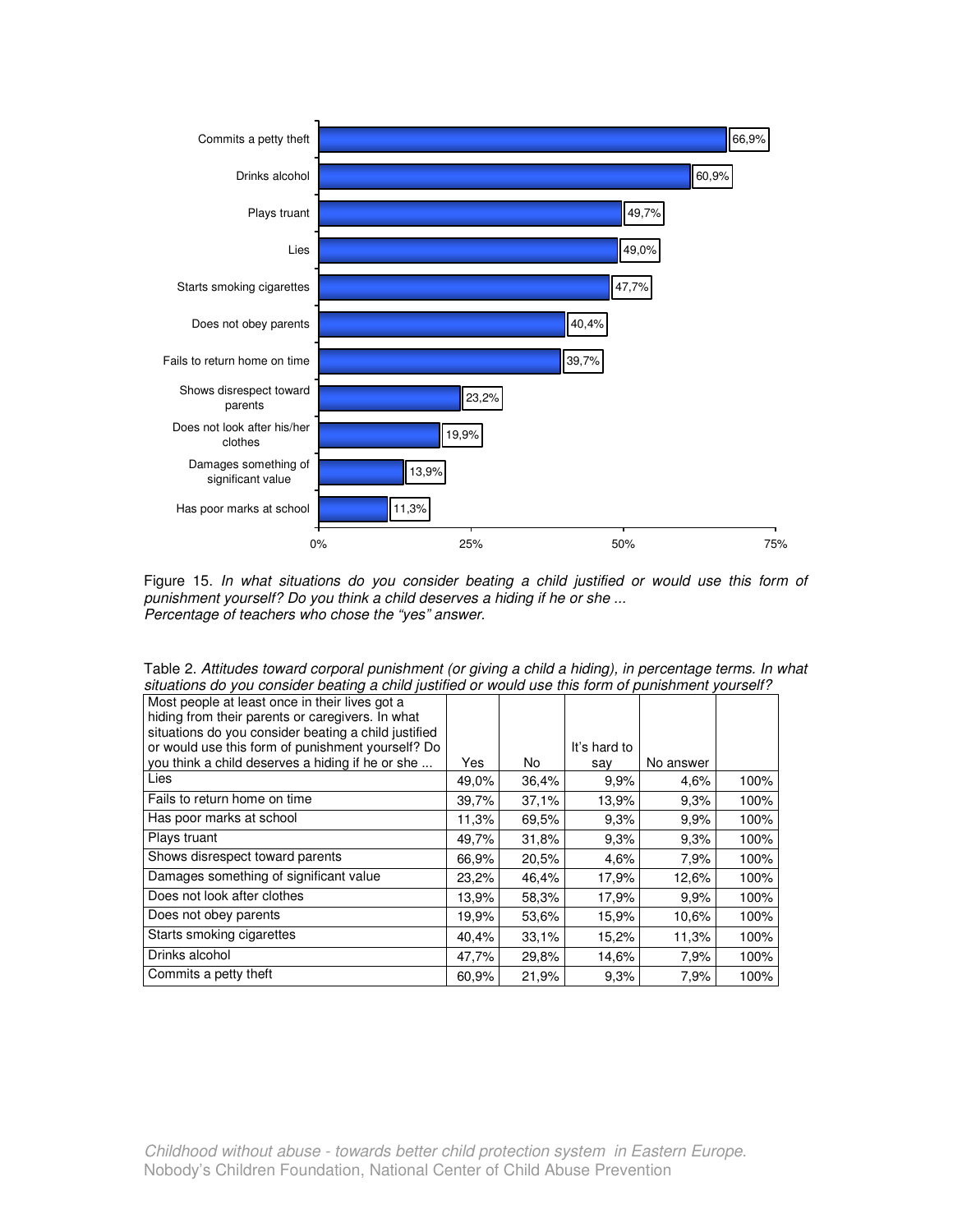#### **Respondents' personal experience**

The way of perceiving the problem of child abuse depends on many factors, including knowledge about the realities of children's life in Moldova, media coverage of child abuse, and the respondents' personal experience (whether they have contact with abused children).

The questionnaire was designed not only to collect teachers' views and opinions on child abuse, but also gather information on their personal experience related to this problem. Thus, the respondents were asked whether they had encountered cases of abused children. If yes, what kind of abuse was it? When confronted with child abuse, did they intervene? If yes, what kind of intervention was it? If not, why did they decide not to intervene? All those questions concerned the teacher's experience in the past year.

The collected data suggest that in their work teachers are most likely to encounter cases of severely neglect. Such experiences were reported by more than 44,4% of the respondents. 33,1% teachers met with children who experience emotional neglect. A slightly lower proportion – but still over 30% – had contact with child victims of domestic violence. Almost ten percent of the respondents encountered children who had been sexually abused (see Figure 16).



Figure 16. Percentage of teachers who, in the year preceding the study, encountered cases of child abuse among students attending their schools.

Childhood without abuse - towards better child protection system in Eastern Europe. Nobody's Children Foundation, National Center of Child Abuse Prevention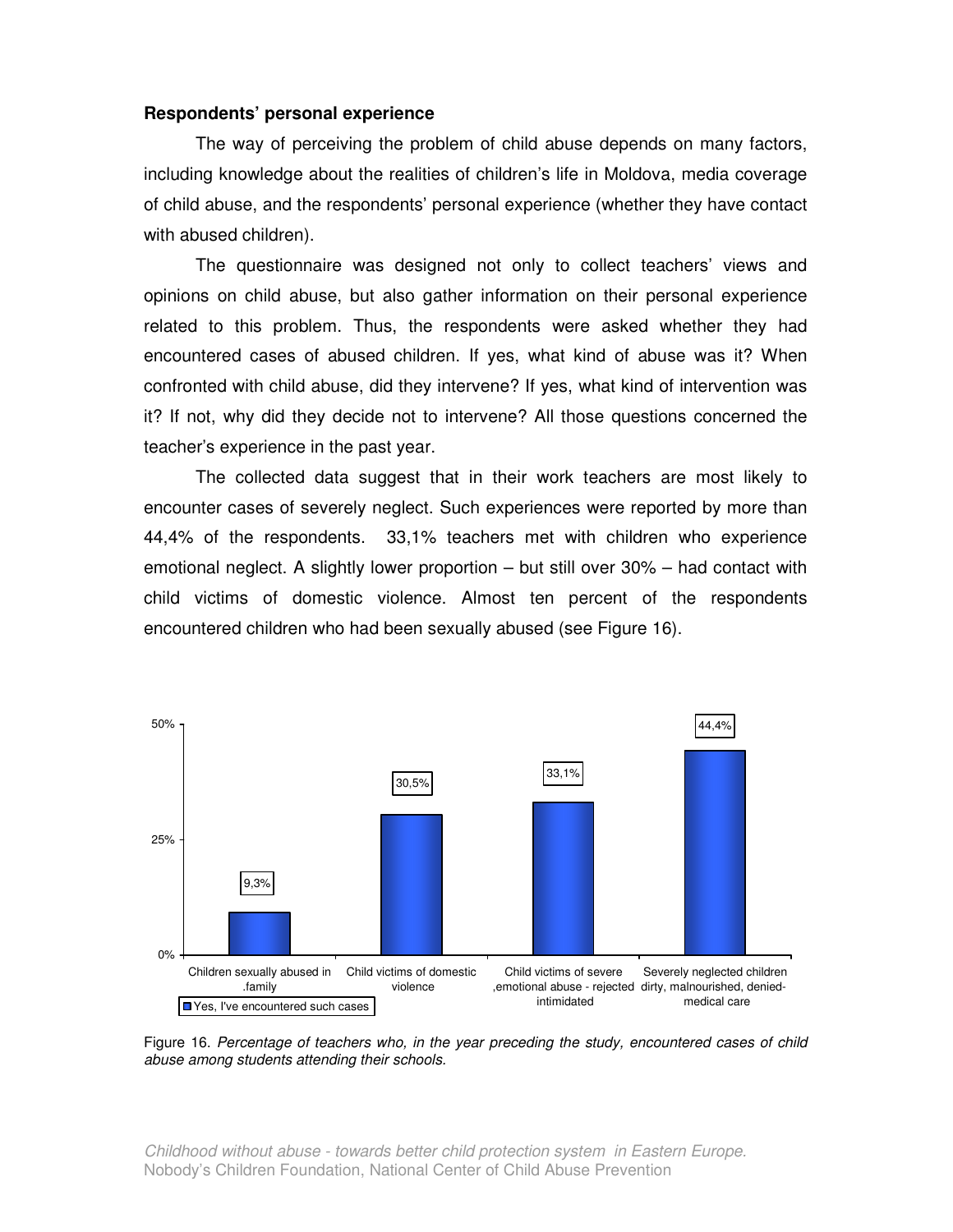By comparing Figure 16 with the respondents' earlier perceptions of the prevalence of child abuse in their schools (Figures 8, 9, 10), we may conclude that teachers estimate the scale of child abuse basing on their personal experience. According to the respondents, children are most likely to be emotionally abused, neglected, and physically abused in their families – this is what follows from teachers' personal experience. As the respondents have been least likely to have contact with cases of sexual abuse, they estimate that this form of abuse affects the lowest proportion of children in their environment. Such perceptions are consistent with research findings which show that sexual abuse – as compared to other forms of child maltreatment – is less frequent, more difficult to "detect" by persons with no sufficient knowledge about symptoms of sexual abuse, and less likely to be disclosed by abused children themselves.

A person who is able to notice a sexually abused child in his/her environment, is expected to undertake action to help the child. This is even more true for persons who professionally work with children and are often referred to as "educators".

 As shown in Figure 12, teachers participating in the study see intervention as necessary when parents' behavior toward their child is abusive. However, asked about their experience in intervening, the respondents admit that they do not undertake action in every single case (Figure 17). A relatively low proportion of the participants (36%) report that they intervene whenever they have contact with an abused child. 29 percent of the teachers say they decide to act "sometimes".



Figure 17. In cases of child abuse that you have encountered in the past year, did you take any action? (%).

Among the teachers who report taking action (both groups: those who intervene "always" and those who respond to abuse "sometimes"), the most

Childhood without abuse - towards better child protection system in Eastern Europe. Nobody's Children Foundation, National Center of Child Abuse Prevention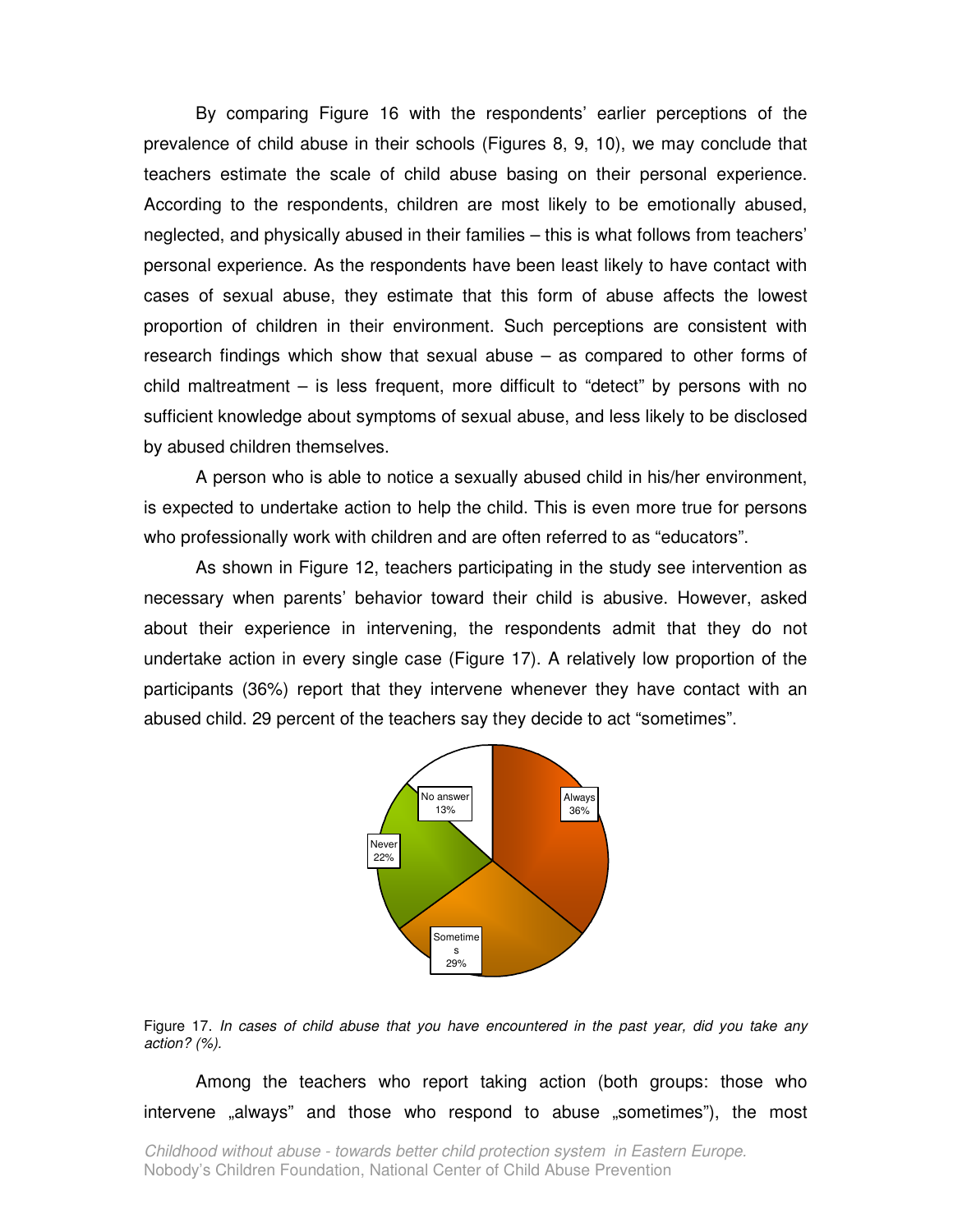frequently chosen intervention measures are actions targeted directly at the child victim or at the abusive parent. Such interventions usually involve talking to the parents (69,5%) and to the child (66,9% - see Figure 18).

Teachers were relatively unlikely to report that the information about child abuse went beyond the teacher–parent/s–child triangle, at least not on their initiative. Some respondents (18,6%) said that they had reported cases of child abuse to their superiors, some (6,8%) decided to reported cases of child abuse to social worker.

Surprisingly, only  $1,7 - 5,9\%$  of the respondents noted that their interventions involved reporting the case to the law enforcement institutions(!). This is especially disturbing considering the fact that 9.3% said they had encountered cases of child sexual abuse! Moreover, a significant proportion of the respondents had contact with child victims of physical violence. This makes the low percentage of cases reported to law enforcement institutions even more alarming.



Figure 18. Types of actions undertaken by teachers when confronted with cases of child abuse.

We should not ignore the alarming fact that as many as 22% of the respondents reported to have failed to intervene despite knowing that a child was a victim of abuse!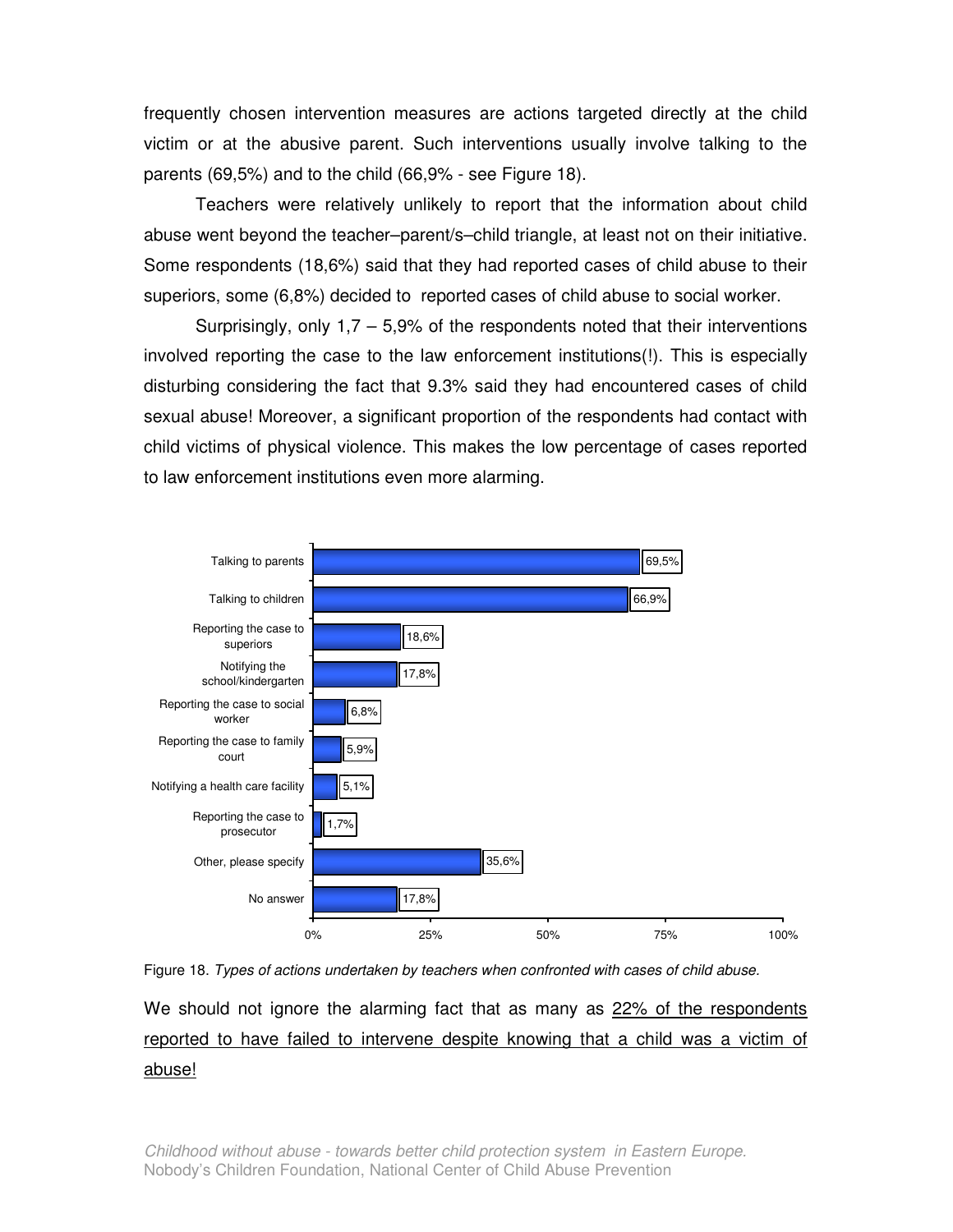The respondents who reported that they intervened sometimes or never, were asked about their reasons for not trying to help abused children. As shown in Figure 19, a majority of them were would not or could not explain why they did not intervene. Those of the respondents, who provided an answer, were most likely to mention as a reasons that they didn't know how to intervene.



Figure 19. In situations when you did not undertake any action, what were the most frequent reasons of your decision not to intervene? (%), N=33

#### **Can children be protected from abuse?**

The problem of undertaking or failing to undertake action is related to the way teachers perceive the problem of child abuse. Do they believe this problem can be effectively reduced? How do they perceive the potential to provide effective help for abused children in Moldova? Do they think that the state should control – through legal regulations – the ways parents treat their children?

The respondents were asked to assess institutional help services available to abused children in Moldova. They could express their opinions on the work of several professional groups responsible for child protection. At the same time, they evaluated the level of professional knowledge displayed by these groups.

The respondents are very optimistic in their opinions about the extent to which child abuse can be effectively prevented. No one responded that nothing could be done to prevent the problem, only 25% believe that prevention can be effective only to a limited degree, and almost sixty percent of the teachers perceive child abuse as highly preventable (see Figure 20). The belief that child abuse may be effectively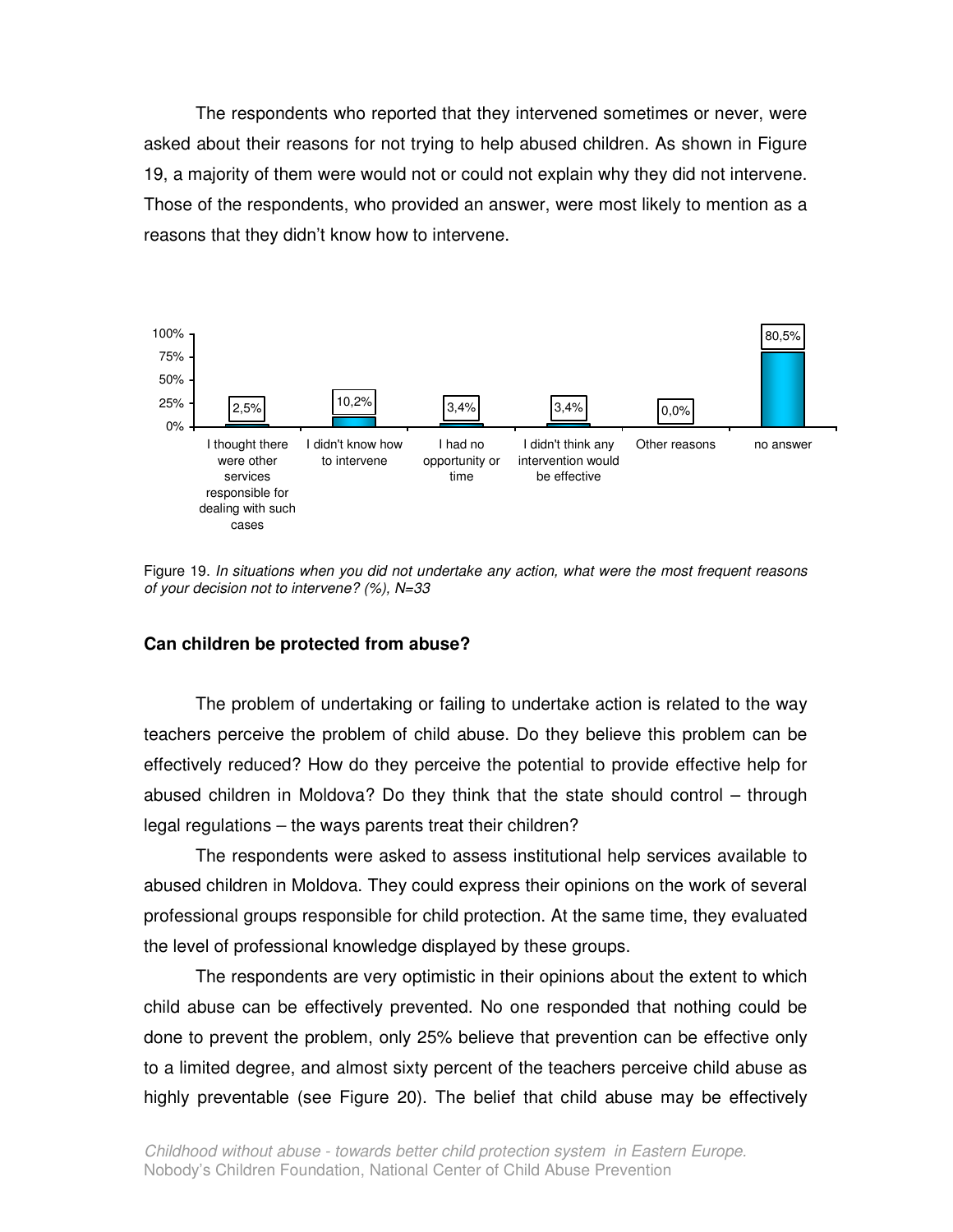reduced is crucial to fighting with the problem successfully. If a teacher does not believe that an abused child may be helped, cannot be expected to undertake any action to actually help such a child.



Figure 20. Answers to the question: Do you think child abuse can be prevented?(%)

One method of preventing child abuse is through legal regulations, i.e., making various forms of child abuse criminal offences. Enacting laws to protect children is a solution applied in many countries, primarily with regard to behaviours related to child sexual abuse, physical violence, and – less frequently – corporal punishment of children. Many European countries have introduced (or attempted to introduce) regulations concerning the use of corporal punishment in the past ten to twenty years. In each case such legislative initiatives triggered broad public debates on the extent to which the state should interfere in the parent–child relationship. Views expressed during such discussions vary tremendously and depend on many different factors. How is the problem perceived by Moldavian teachers?

A vast majority of the respondents support the general statement that the way parents treat their children should be regulated by law, and believe that if this can help fight child abuse, such legal measures should be applied.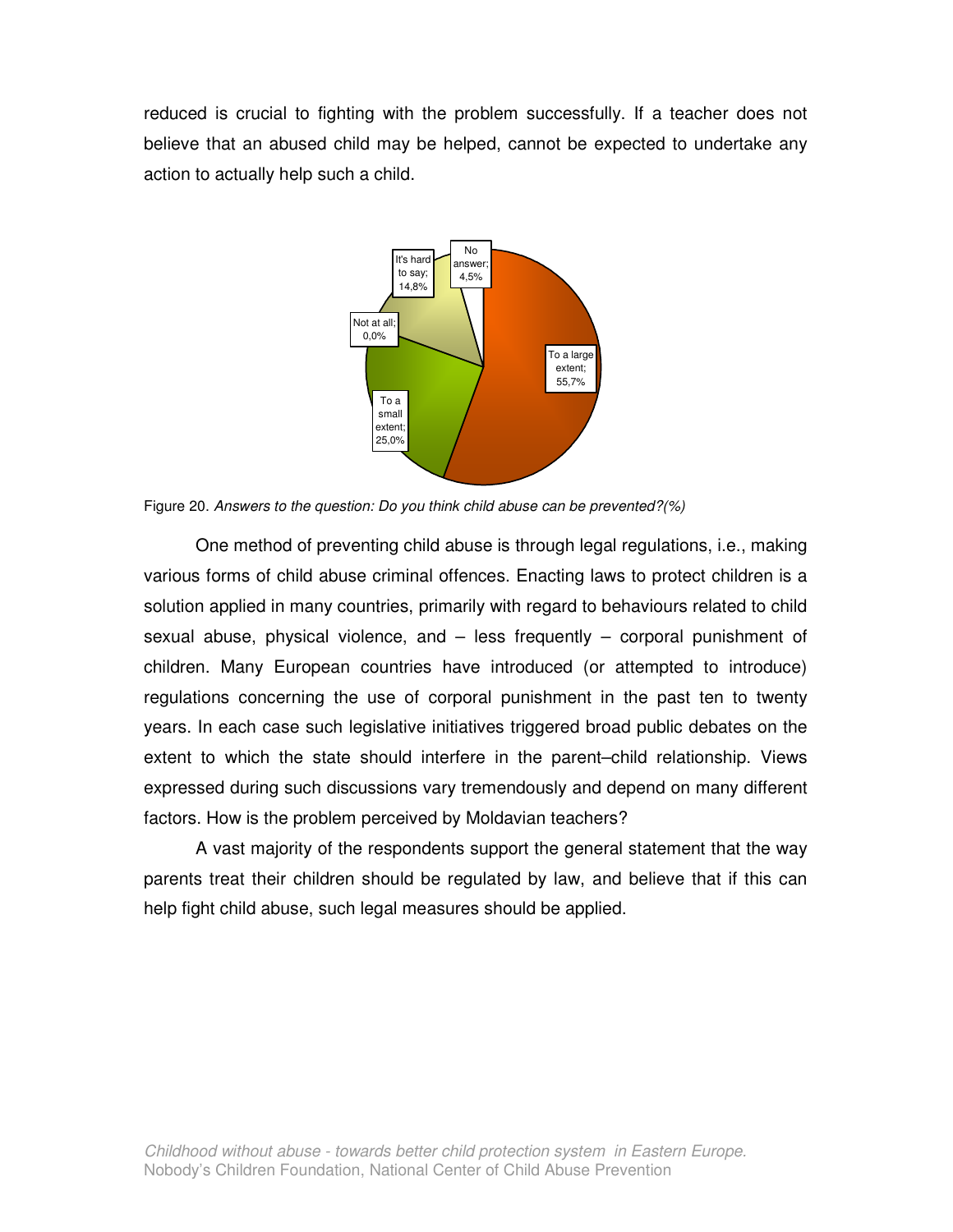

Figure 21. In your opinion, should the way parents treat their children be regulated by law?(%)

The participants' answers, are also consistent, when it comes to a specific aspect of such legal regulations  $-$  i.e., whether the law should regulate the use of corporal punishment of children (see Figure 22). More than sixty percent of the respondents still support the idea of imposing a legal ban on corporal punishment, at the same time, however, a higher proportion (as compared to responses concerning general legislation) definitely oppose making such forms of punishment illegal.



Figure 22. In your opinion, should corporal punishment of children be legally banned? (%)

Nevertheless, even the best legal regulations are not enough to reduce child abuse effectively. Apart from a clear definition of how a child may not be treated, it is crucial to provide available and effective services and institutions, able to respond to any information suggesting that a child may be a victim of abuse.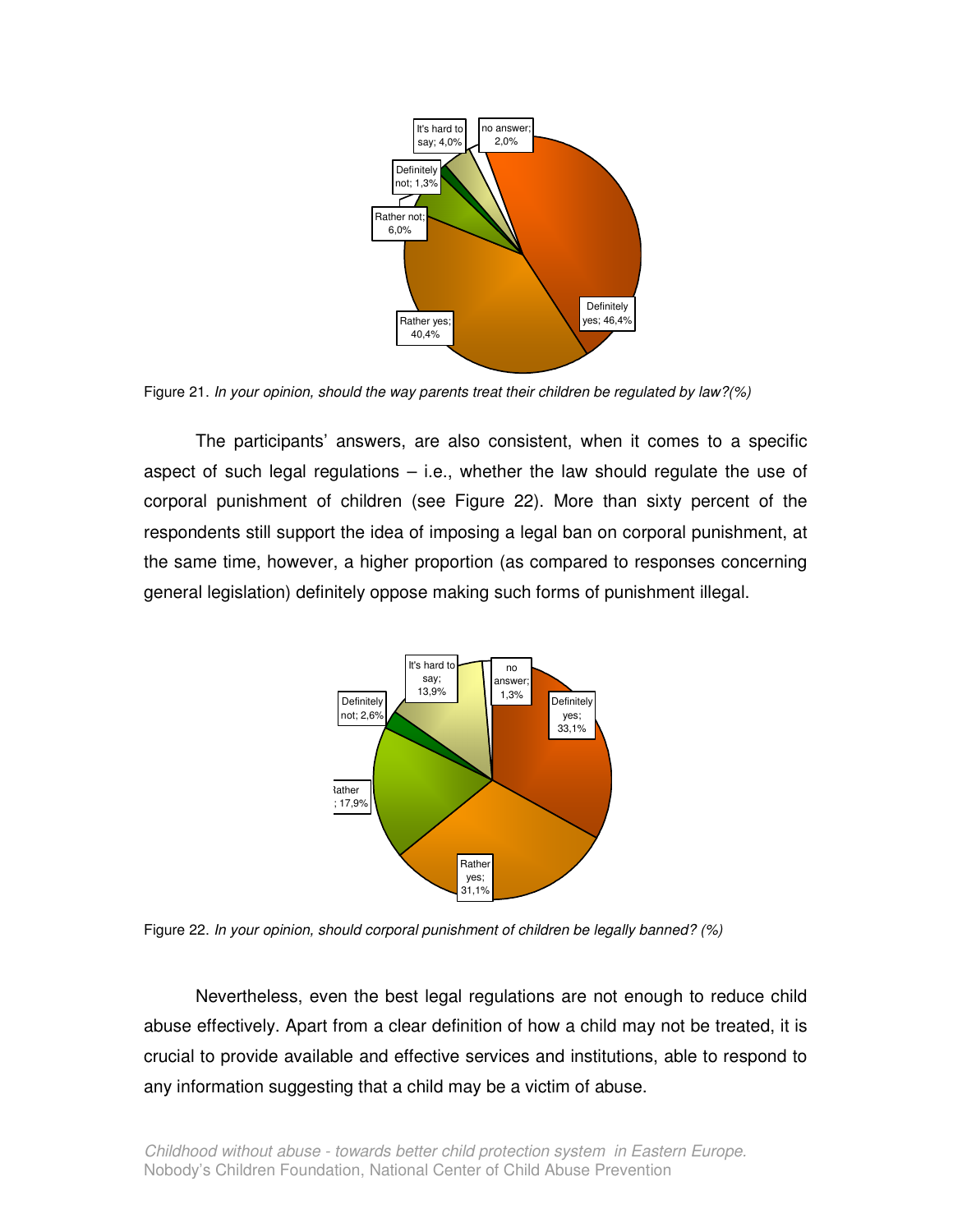The respondents were asked to evaluate help services available to abused children in Moldova. Their assessments are optimistic: more than half of the participants (62,2 %) believe that the available services ensure than child victims are offered genuine, effective help.



Figure 23. Assessment of the existing institutional help services for abused children. (percentages of answers to the question: In your opinion, do available help services enable providing real help for abused children?)

When asked to specify which institutions should intervene when a child is a victim of abuse, the respondents were most likely to expect such reactions from family court, social services and school or kindergarten– especially in cases of physical violence, emotional abuse, and neglect (Figures 24, 26, 27). Only with regard to child sexual abuse the respondents were most likely to answer that such an intervention should be undertaken by the police and other law-enforcement institutions, but – in respondent's opinion - health and social services still have important role in intervention in this kind cases (Figure 25).

The participants believe that the largest number of institutions should be involved in interventions undertaken in response to behaviours that violate the Moldavian law, i.e., sexual offences and severe corporal punishment. According to the respondents, these forms of abuse require intervention by law-enforcement institutions, social services, and health care institutions.

As far as emotional abuse and neglect are concerned, teachers participating in the study think that interventions by social services should be accompanied by adequate actions undertaken by the school or kindergarten and health care centers. Only a small percentage of the respondents (less then10%) believe that emotional abuse and neglect require interventions by the police. It is worth paying attention to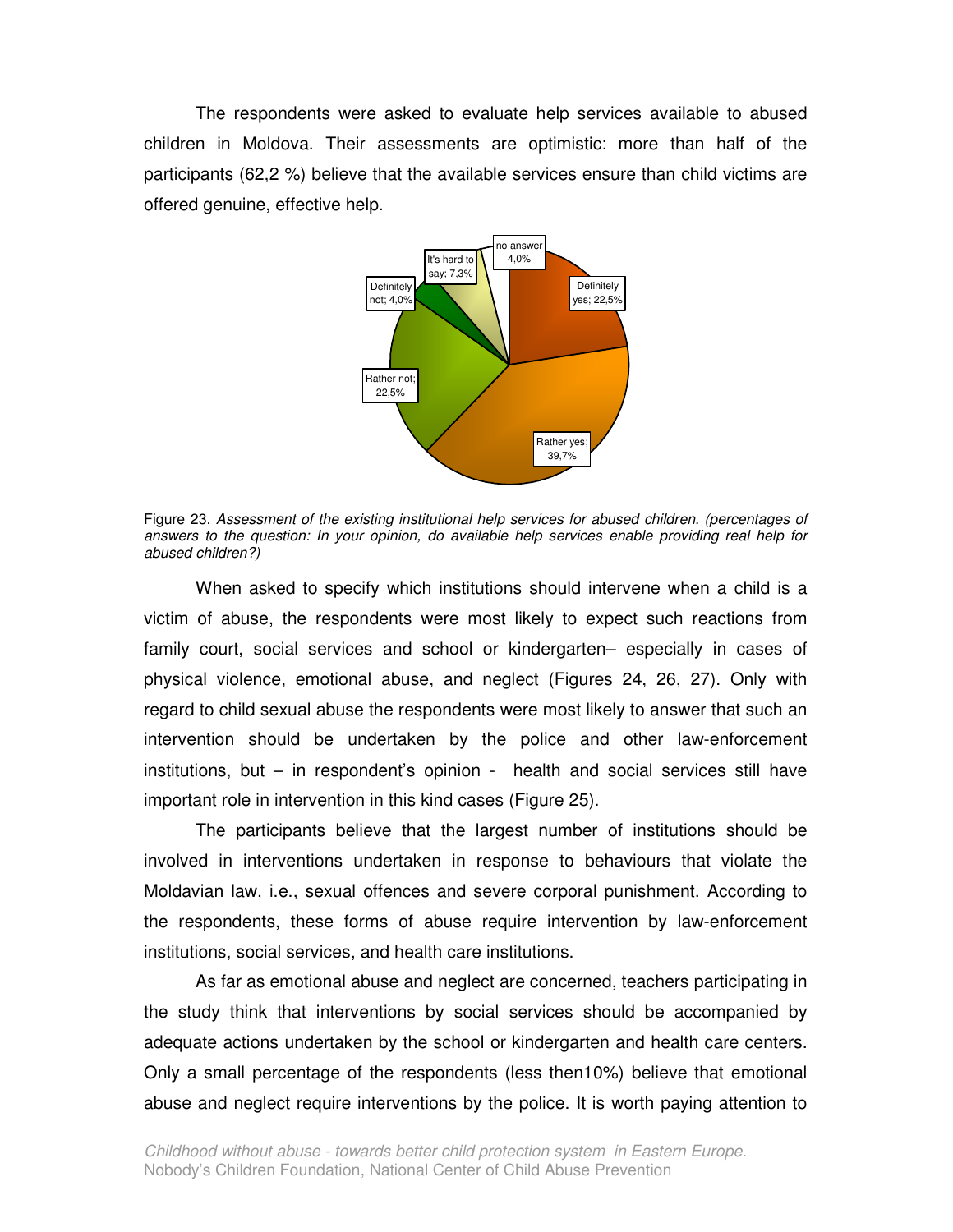the fact that there were persons who believed that no institutions needed to be notified about cases of corporal punishment, physical violence and emotional abuse (see Figure 24 and 27).

Such a distribution of responsibility among institutions is consistent with the respondents' personal experience (see Figure 18), they are most likely to report undertaking interventions which involve not only they self, but also health and social services institutions.



Figure 24. Respondents' opinions (%) on which institutions should intervene when physical punishment is used against a child in the family (the participants were asked to tick all institutions that, in their opinion, should take some action in such cases).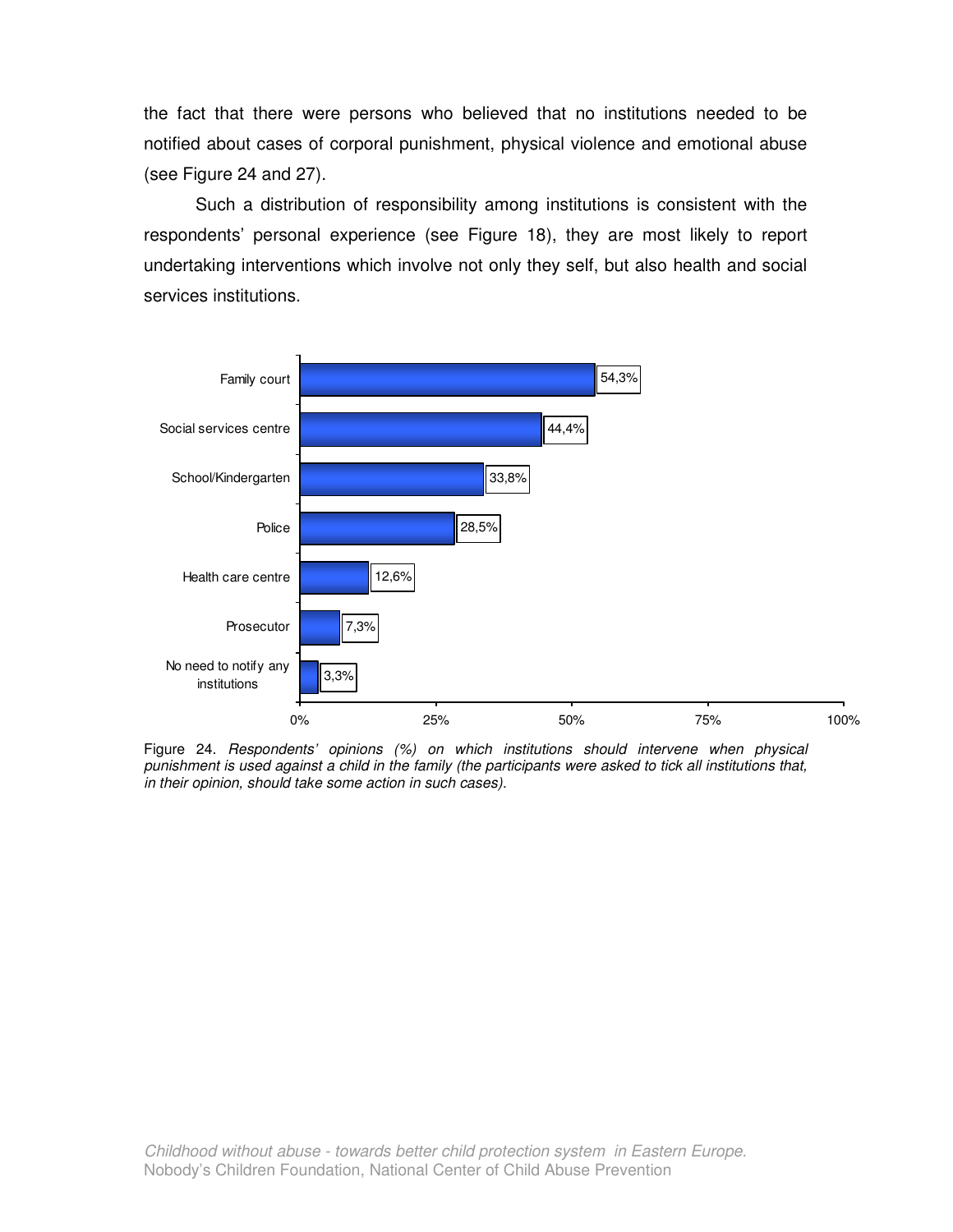

Figure 25. Respondents' opinions (%) on which institutions should intervene when a child is forced to sexual practices by a family member (the participants were asked to tick all institutions that, in their opinion, should take some action in such cases).



Figure 26. Respondents' Respondents' opinions (%) on which institutions should intervene when a child is neglected – dirty, hungry, or inappropriately dressed (the participants were asked to tick all institutions that, in their opinion, should take some action in such cases).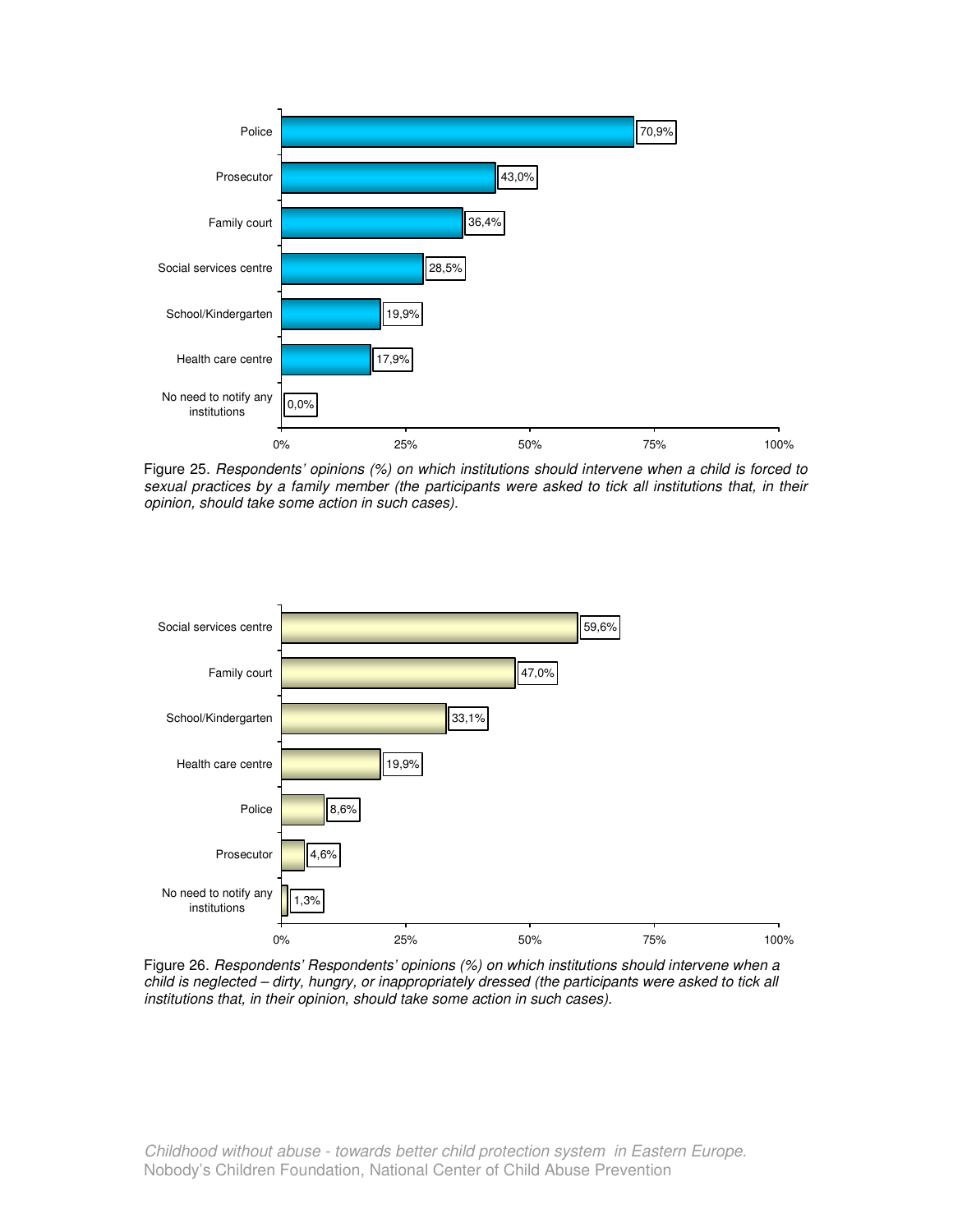

Figure 27. Respondents' opinions (%) on which institutions should intervene when parents yell at a child, humiliate and reject him/her (the participants were asked to tick all institutions that, in their opinion, should take some action in such cases).

The respondents were asked to evaluate competence of various professional responsible for protecting children. How they perceptions the competence and engagement in helping abused children of policemen, social workers, doctors in local community, teachers?

Asked about the scope of competence of various professional groups responsible for protecting children, the respondents assess that these groups' capabilities are too limited to provide effective help for abused children (see Figure 28). Teachers participating in the study think that it is the lack of competence that prevents police officers, social workers, doctors or teachers from helping children. The respondents' attribute the highest level of effectiveness to activities undertaken by representatives of their own professional group (teachers), by school counsellors and psychologists, and by social workers. Such perceptions may result from the fact that the participants have the most extensive knowledge about these professionals groups' activities (as we can see in Figure 18, teachers are most likely to report undertaking interventions which involve not only they self, but also social services institutions).

The participants were most critical about the work of policemen and health care professionals in community clinics. Teachers participating in the study believe that policemen and doctors could provide better help for abused children if they fully exercised their existing powers.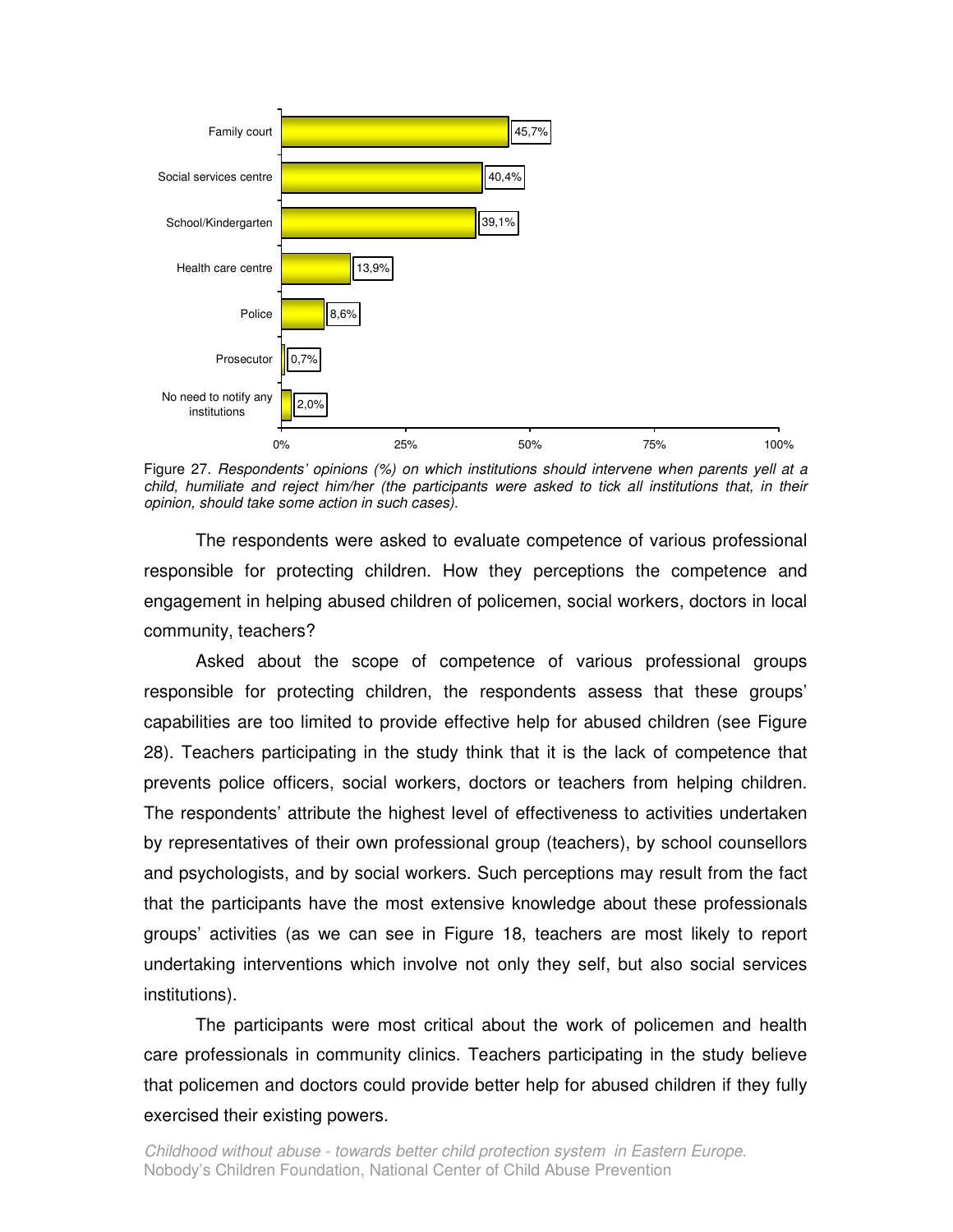But it should be highlight that the respondents generally are optimistic in evaluate of competence of different professional groups responsible for protecting children. Teachers think that most of teachers, social workers, policemen, doctors engage to provide good protection for children.



Figure 28. Evaluations of help offered by various professional groups to children maltreated in families  $(%).$ 

As shown in Figure 28, judgments concerning actions undertaken by representatives of various professional groups depend not only on their scope of competence, but also on their level on engagement in helping abused children. Engagement in helping victims of child abuse may be related to the level of knowledge about the problem (e.g., on how abuse affects children's development). This relationship may also work in the opposite direction – lack of knowledge or insufficient knowledge about child abuse may lead to low levels of engagement in fighting this problem.

 The respondents are divided when they evaluate knowledge of all professional groups listed in the questionnaire about the problem of child abuse – insufficient both to diagnose such cases and to undertake effective interventions (Figures 29 and 30). Teachers belief that most of professionals groups listed in questionnaire have knowledge about problem, but almost 40% of responders think that this knowledge are insufficient. Teachers evaluated that social workers and school consellors have the best competence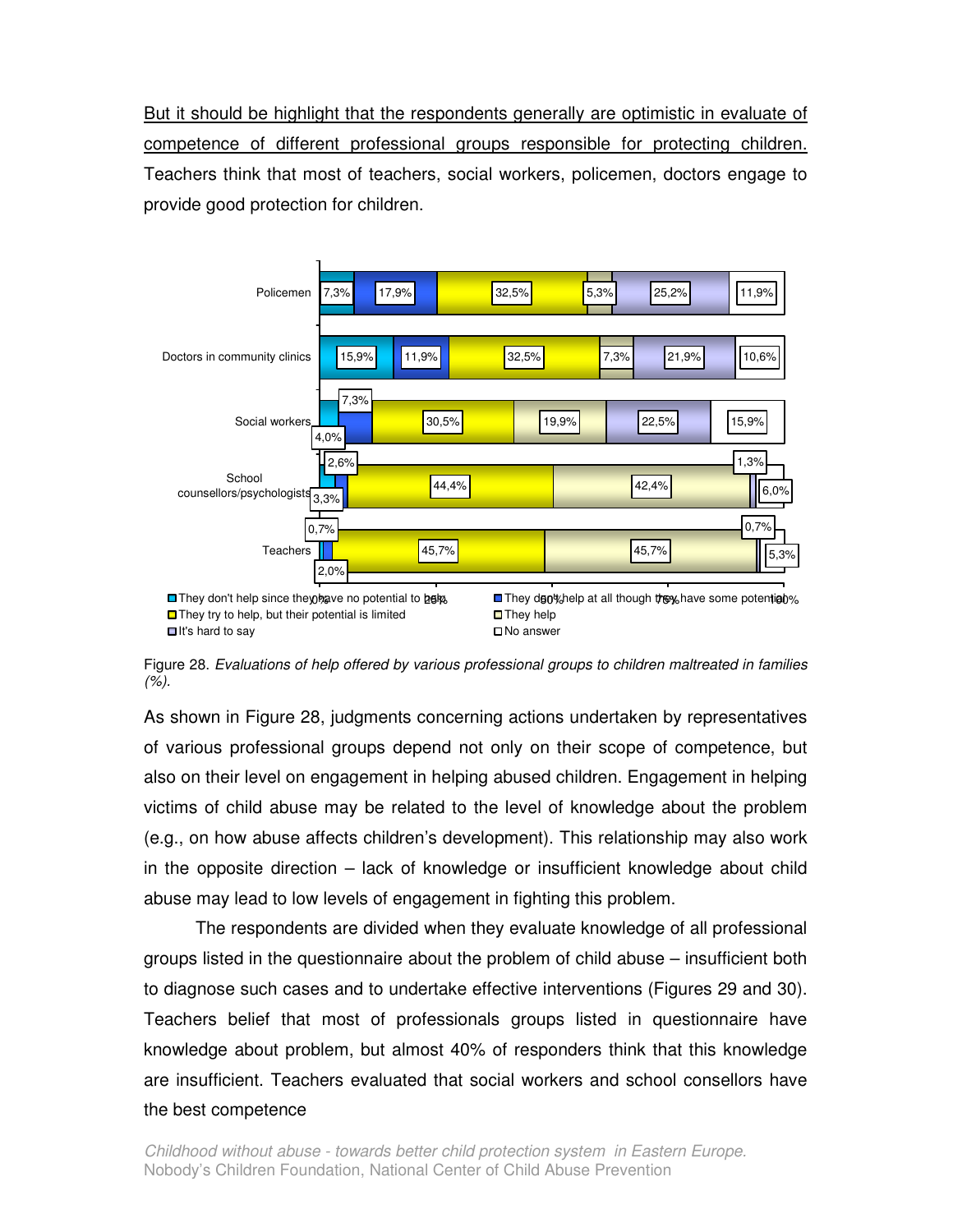These assessments are especially disturbing in relation to the level of knowledge displayed by teachers (the respondents' own professional group) and by school counsellors/psychologists, because – as follows from the participants' earlier reports – these are the groups that are most likely to undertake interventions. Therefore, it seems necessary to provide these professional groups with more extensive information on the problem of child abuse.



Figure 29. Evaluations of various professional groups' knowledge related to diagnosing cases of child abuse (%).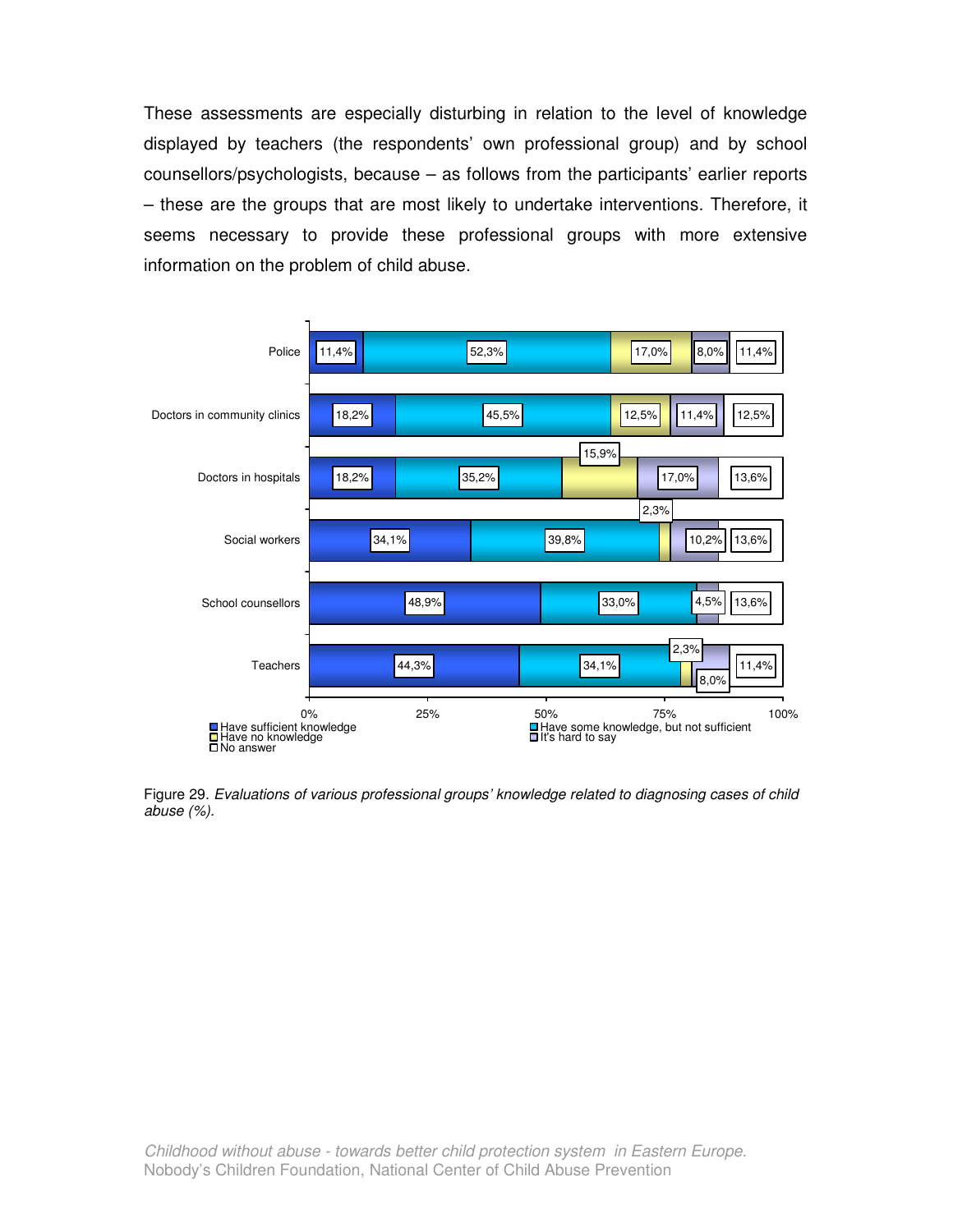

**<sup>■</sup>Have sufficient knowledge ■Have some knowledge but not sufficient ■Have no knowledge ■It's hard to say □No answer** 

 Asked about the quality of interventions in cases of child abuse, the respondents pointed to lack of effective strategies of dealing with child abusers as the major problem in this area. Nearly half of the respondents believe that all too often it is not possible to isolate the offender from his/her victim, court sentences are too lenient, and no therapeutic support is offered to the abuser. As a result, the respondents are highly sceptical about the effectiveness of efforts to reduce child abuse in Moldova (see Table 3).

 Moreover, over 40% think that sentences are too lenient, nearly 40% of the sample think that there are too many cases when the investigation and court procedures take too much time, and 33% that are carried out under conditions unfavourable for the child (e.g., no possibility to isolate the offender from the child victim), and may lead to secondary traumatization (e.g., interviewing children in child-unfriendly settings).

 Furthermore, half of the respondents perceive lack of cooperation among institutions responsible for protecting children, which additionally impedes the effectiveness of child protection efforts (see Table 4).

Table 3. Evaluations of activities undertaken to protect abused children.

| In your opinion, do the following problems    | Often | ടometimes | ⊣ardIv | hard to | No     |      |
|-----------------------------------------------|-------|-----------|--------|---------|--------|------|
| occur in the process of intervention in cases |       |           | ever   | sav     | answei | ™ota |

Childhood without abuse - towards better child protection system in Eastern Europe. Nobody's Children Foundation, National Center of Child Abuse Prevention

Figure 30. Evaluations of various professional groups' knowledge related to intervening in cases of child abuse (%).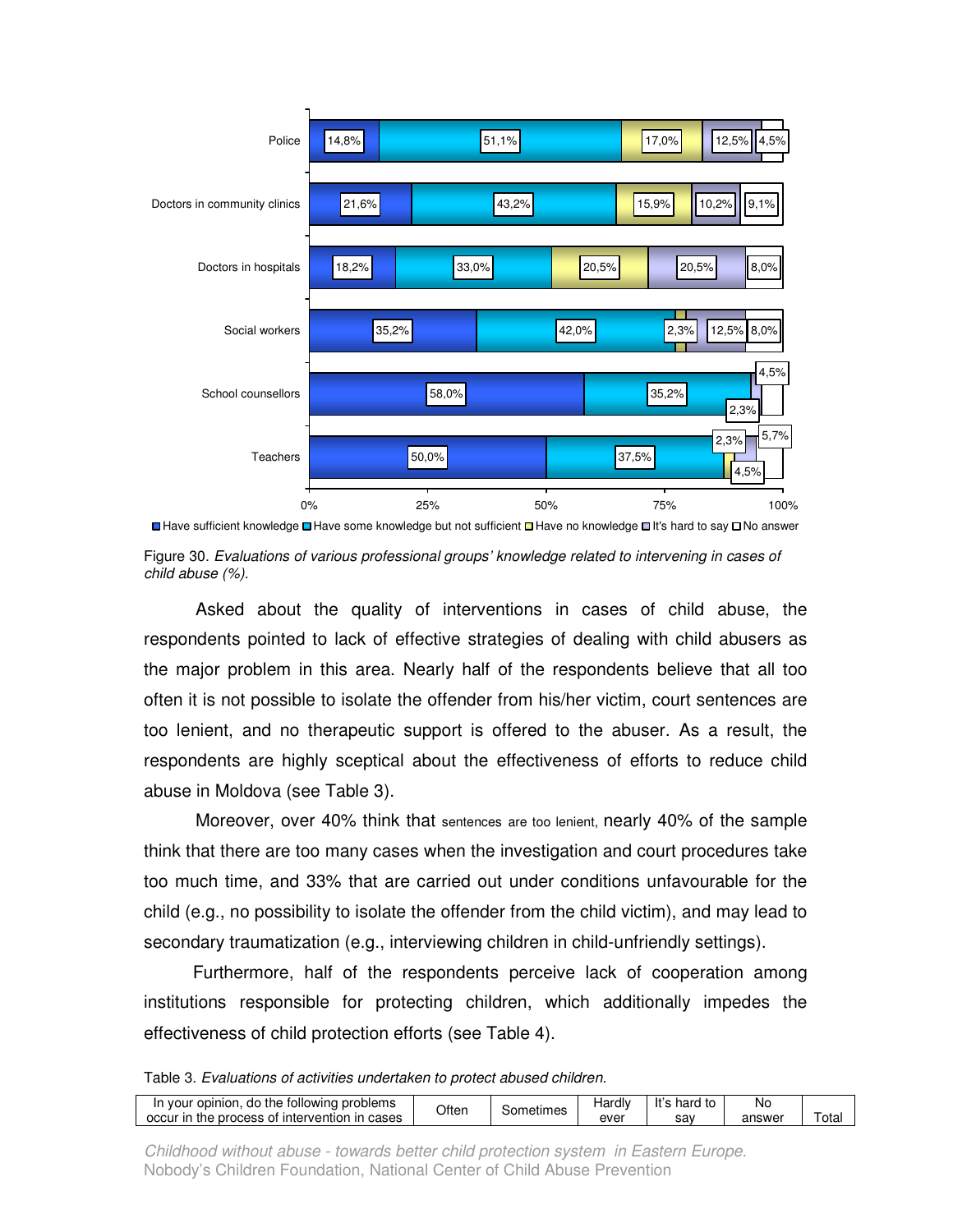| of child maltreatment in families?                                                                                         |       |       |        |         |        |      |
|----------------------------------------------------------------------------------------------------------------------------|-------|-------|--------|---------|--------|------|
| Failure to undertake intervention by the<br>police when child abuse has been reported                                      | 17,2% | 42,4% | 59,6%  | 11.9%   | 19,9%  | 100% |
| Withdrawal of the report on criminal offence<br>by the reporting person (despite actual<br>abuse experienced by the child) | 21,9% | 29,8% | 51,7%  | $2, \%$ | 33.1%  | 100% |
| Cases are discontinued by prosecutors<br>(despite actual abuse experienced by the<br>child)                                | 23,2% | 19,9% | 43,1%  | 7,3%    | 36.4%  | 100% |
| Inappropriate conditions and procedures of<br>interviewing children                                                        | 24.5% | 19,2% | 43,7%  | 6.6%    | 33.1%  | 100% |
| Lack of possibility to isolate the offender<br>from the victim                                                             | 33.8% | 23,8% | 57,6%  | $4, \%$ | 23.8%  | 100% |
| Lack of possibility to provide treatment for<br>the offender                                                               | 20.5% | 17,9% | 38,4%  | 5,3%    | 38,4%  | 100% |
| Too lenient sentences                                                                                                      | 41.1% | 17,9% | 59.%   | 3,3%    | 21.2%  | 100% |
| Failure to execute family courts' sentences                                                                                | 21,9% | 27,2% | 49,1%  | 9.3%    | 28.5%  | 100% |
| Lengthy investigation and court procedures                                                                                 | 39.1% | 16,6% | 55.70% | 4.60%   | 25,80% | 100% |

## **How to help? Help strategies in respondents' eyes**

 The study also sought information about the respondents' opinions on public policies toward victims of child abuse and abusers.

 The respondents strongly oppose the view that keeping the child in the family should always be treated as the highest-priority goal, for they believe there are cases when the child must be separated from the family to be effectively protected. It is especially true in situations when a parent is suspected of abusing the child sexually.

| $\frac{1}{1}$ able to be you agree with the statement.<br>Do you agree with the                                                                     | Definitely | Rather | Rather   | Definitely | It's hard to | No     | Total |
|-----------------------------------------------------------------------------------------------------------------------------------------------------|------------|--------|----------|------------|--------------|--------|-------|
| statement:                                                                                                                                          | agree      | agree  | disagree | disagree   | say          | answer |       |
| One should always try to<br>keep the child in the family,<br>notwithstanding his/her<br>parents' behaviour?                                         | 9,9%       | 21,2%  | 41,7%    | 13,2%      | 11,3%        | 2,6%   | 100%  |
| A parent suspected of<br>sexually abusing his/her<br>child should be isolated<br>from the family until the<br>case is investigated and<br>resolved. | 72,2%      | 19,2%  | $2.0\%$  | 2,6%       | 2.6%         | 1.3%   | 100%  |
| Many children suffer<br>violence and abuse in their<br>families, because other<br>people don't react to their<br>maltreatment.                      | 38,4%      | 42,4%  | 7.3%     | 0.0%       | 11,3%        | 0.7%   | 100%  |
| Child protection services<br>rarely cooperate with each<br>other; instead, they often<br>undertake uncoordinated<br>actions.                        | 32.5%      | 43,7%  | 7.9%     | 1,3%       | 11,9%        | 2,6%   | 100%  |

Table 4. Do you agree with the statement:

 Assessing policies toward child abusers (see Table 3), the respondents pointed to a lack of therapeutic services. Treatment of abusers is an important component of efforts to reduce child abuse, recognized also by the respondents – more than 30%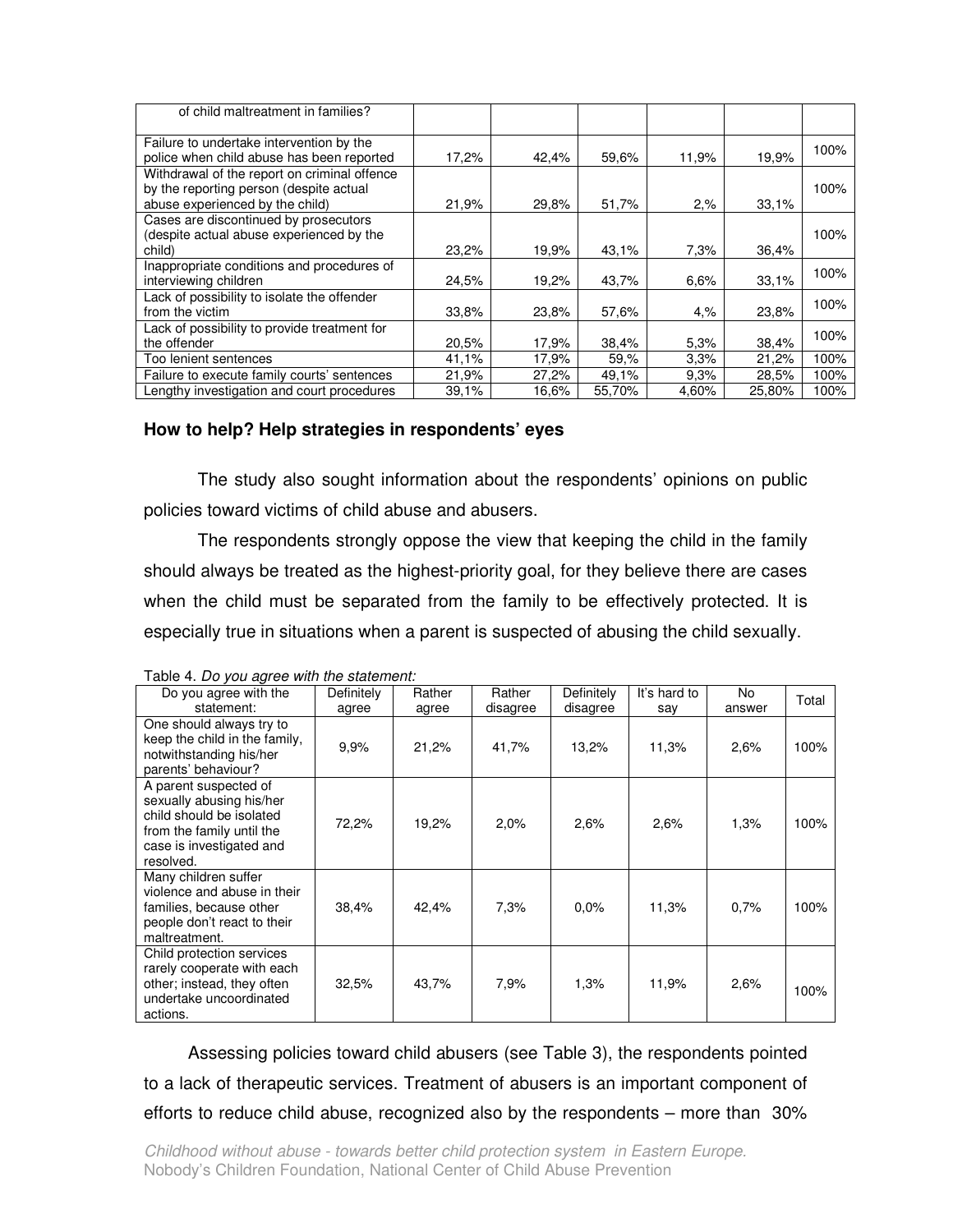of the sample perceive therapy as equally important as punishment to child sexual abusers and 25% to offenders responsible for using physical violence against children (see Figures 31 and 32).

It is interesting to compare the distributions of responses to questions about punishing a parent who has sexually abused his/her child and a parent guilty of using physical violence against his/her child (see Figures 31 and 32). The respondents are more strictly for parent, who sexual abused their child - respondents are nearly unanimous in their opinion that punishment and depravation of parental rights are the most adequate strategy toward child sexual abusers, they are more likely to suggest punishment and therapy as the best solution (better than punishment) in cases of physical violence.



Figure 31. Suggested strategies of dealing with a father who has sexually abused his child.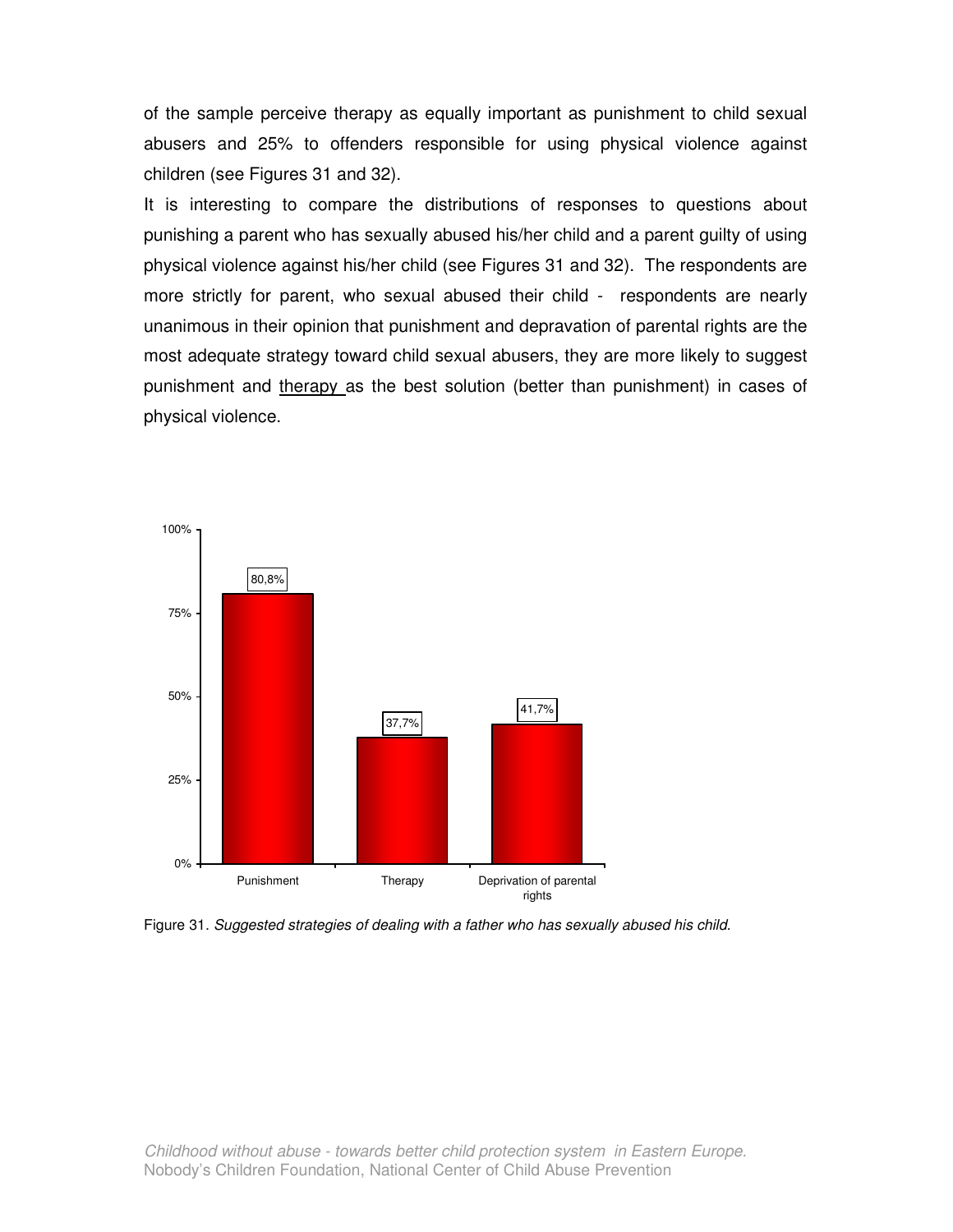

Figure 32. Suggested strategies of dealing with a parent who has used physical violence against his/her child (i.e., has beaten the child severely, leading to injuries).

## **Conclusions**

To sum up:

- Teachers participating in the study perceive spanking by parents lack of interest in the child's problems and active forms of emotional abuse, such as calling names and verbal humiliation as the problems affecting the highest number of children. More than half of the participants estimate that each of this forms of abuse is experienced by more than 50% of children in Moldova.
- According to the respondents, in the past decade there has been an increase in the prevalence of children's loneliness, especially the problem of leaving children unattended.
- The respondents are optimistic about the situation in their school, as compared to the national population of children. According to the participants, their student are less likely to experience abuse than Moldavian children in general.
- The participants strongly support the idea that some aspects of the parent– child relationship should be regulated by law. In Moldova beating children has not been legally banned.